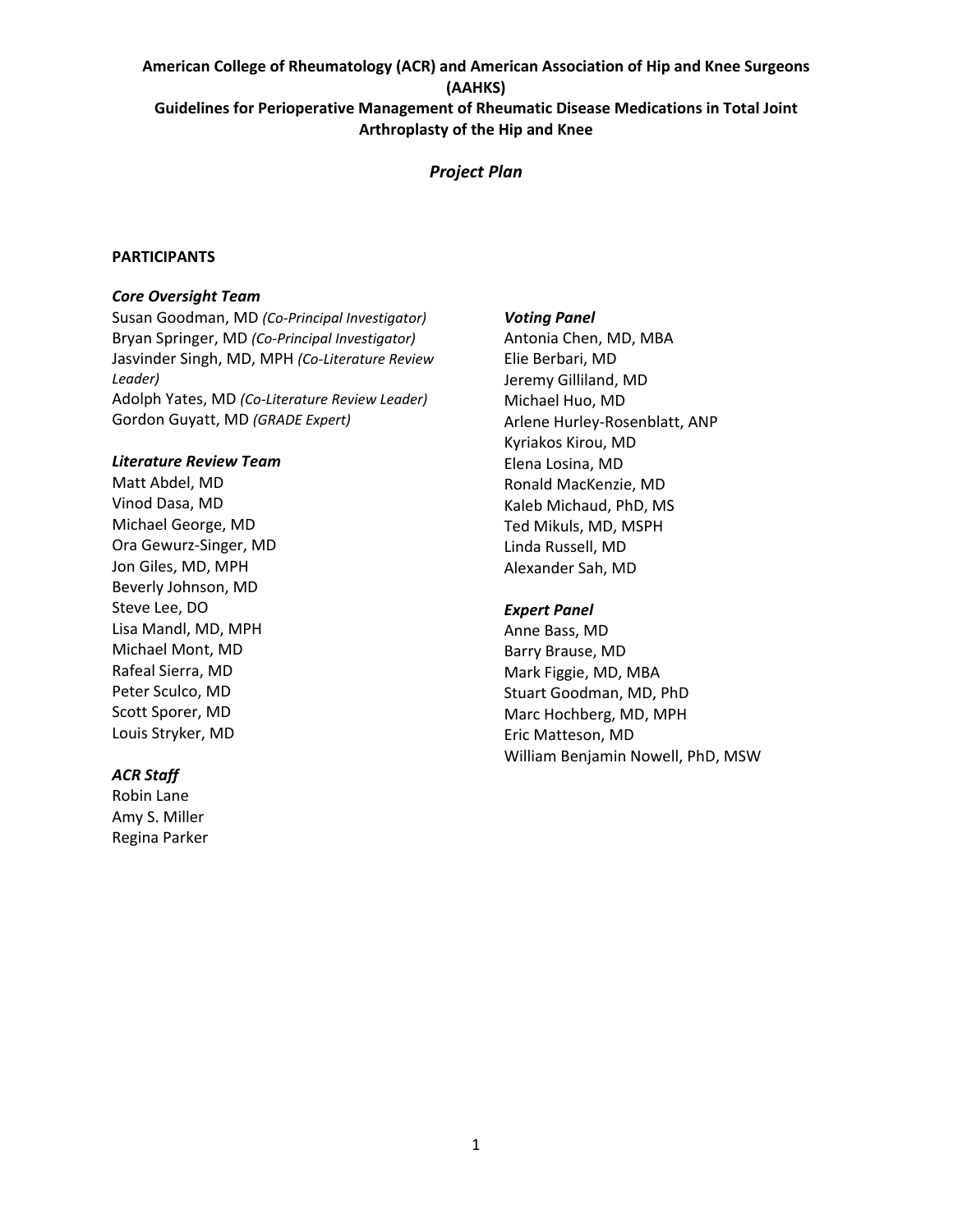### *Project Plan*

#### **ORGANIZATIONAL LEADERSHIP AND SUPPORT**

This collaborative project of the American College of Rheumatology (ACR) and the American Association

of Hip and Knee Surgeons (AAHKS) has the broad objective of developing guidelines for the

management of rheumatic disease medications for patients with systemic autoimmune rheumatic

diseases with inflammatory arthritis undergoing total hip and total knee arthroplasty, to improve

7 outcomes and decrease adverse events linked to anti-rheumatic therapy.

# **BACKGROUND**

 Advances in therapy have improved the quality of life for patients with rheumatoid arthritis (RA), systemic lupus erythematosus (SLE), and spondyloarthritis (SpA), yet total hip (THA) and total knee arthroplasty (TKA) remain important interventions undertaken to relieve pain and restore function when joints have been severely damaged. For RA, the rate of THA has remained high, and the rate of TKA has increased, despite the wide utilization of disease modifying anti‐rheumatic therapy (DMARDs) and biologics (2,3). For patients with ankylosing spondylitis, rates of THA have increased by 50%, and the age at which patients undergo arthroplasty has increased (2). For patients with SLE, rates of arthroplasty have also increased, proportionate with the overall doubling of the rate of arthroplasty for non‐ 19 inflammatory conditions (4). Anti-rheumatic medication use in patients with rheumatic diseases has increased; 10% of RA patients were prescribed methotrexate in 1985, compared to 76% in 2000 (5). At 21 the time of arthroplasty in a high-volume orthopedic hospital, 46% of RA patients were on biologics, and 22 67% were on DMARDs, with only 14% of the total on no anti-rheumatic therapy (5,6,7). For patients with SLE, survival has increased, a change attributed to improved medical management (8), and 75% of SLE patients undergoing THA or TKA were on immunosuppressive medications at the time of surgery (9). Taken together, this indicates that patients with systemic autoimmune inflammatory arthritis and SLE will continue to undergo arthroplasty, and the majority will be on immunosuppressant therapy at the time of surgery. In this setting, guidelines have become needed for the perioperative management of 28 anti-rheumatic therapy, pertaining to adult patients with RA, AS and other forms of spondyloarthritis, JIA, and SLE, who are undergoing elective THA and TKA. We will not specifically include patients with other systemic autoimmune inflammatory diseases such as dermatomyositis, vasculitis, or scleroderma, as these are unusual diseases with disease courses that do not typically lead to arthroplasty. We will also not address unicompartmental knee arthroplasty, as it is not relevant for patients with systemic autoimmune inflammatory arthritis. This will not include recommendations for hip hemiarthroplasty, as this is not performed in the elective setting. Patients with SLE and RA have an increased risk of adverse events after surgery. For SLE patients, the risk is greatest in those with SLE related hospitalizations within six months of surgery, including septicemia

(OR 3.43, 95% CI2.48,4.74), venous thromboembolism (VTE) (OR 4.86, 95%CI 1.20,19.7), and acute renal

failure (OR 7.23, 95% CI 4.52,11.6), suggesting that disease activity or severity is a risk factor for adverse

events (10). Using data from large administrative databases, RA increased the risk of infection for TKA

patients (RA 1.26% vs. OA 0.84%) and for dislocation in THA patients (RA 2.45% vs. OA 1.21%) (11). In

addition, RA patients have higher odds of readmission within 90 days of arthroplasty compared to

osteoarthritis patients, and risk of readmission increased between 2009 (OR 0.89(95%CI 0.46–1.71) and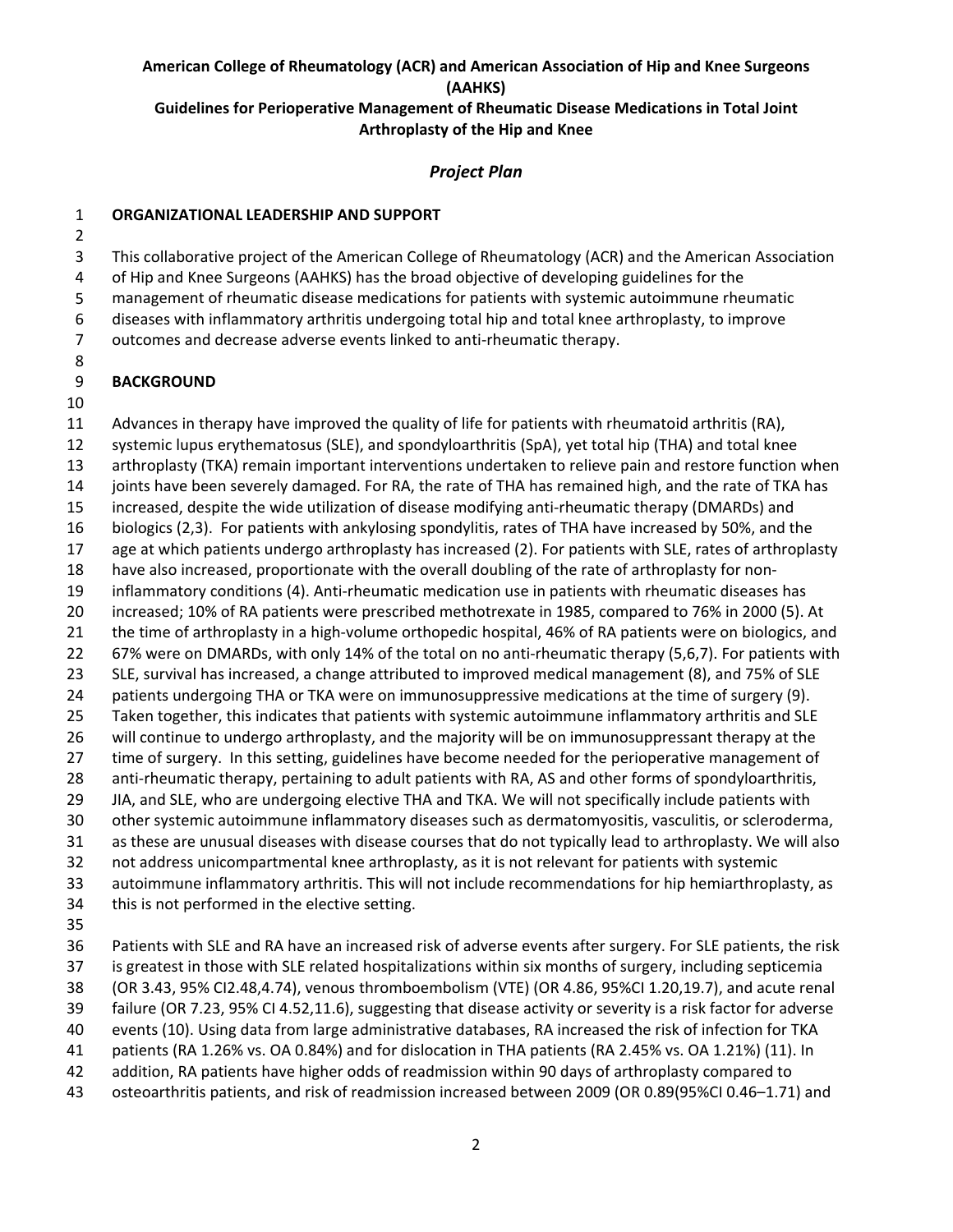### *Project Plan*

 2011 (OR of 1.74(95%CI 1.16–2.60), with infection as the most common diagnosis leading to readmission (12). Given the prevalence of immunosuppressant use at the time of arthroplasty and the increase in complications in patients with inflammatory arthritis and SLE, decisions made about perioperative medication management may provide an opportunity to decrease adverse events. Patients with RA and SLE are at increased risk of atherosclerotic cardiovascular disease (ASCVD) and VTE (13,14). For patients with RA, cardiac risk is associated with disease activity status, with risk reduction associated with long term disease control (15). However, although the prevalence of vascular disease is high, perioperative major acute coronary events (MACE) are not increased (16,17,18,19,20). Using the National Inpatient Sample that includes over 7,000,000 cases, cardiac events after intermediate risk surgery, a category that includes arthroplasty, occurred in 0.34% of RA patients compared to 1.07% of patients with diabetes, despite the similar prevalence of ASCVD between groups (21). Similarly, no increase in DVT risk has been reported for RA, suggesting that for RA, current perioperative risk 57 reduction strategies for MACE and VTE have been successful (22). For SLE patients, however, post- operative VTE, cardiac events and death are increased (10,23). While patients with inflammatory arthritis and SLE are high risk, with a high prevalence of ASCVD and high risk for VTE, there is no evidence to link these outcomes to anti‐rheumatic therapy in the perioperative period. Cardiac risk can be assessed using the American College of Cardiology (ACA)/American Heart Association (AHA) Guidelines, with the inclusion of IA and SLE as risk factors. The ACA/AHA guidelines suggest ascertaining cardiac functional status by history. As patients prior to arthroplasty are rarely able to achieve 4 metabolic equivalents (METS) (activity levels achieved by walking briskly or carrying groceries upstairs) as considered necessary by the ACA/AHA to demonstrate adequate cardiac function, further assessment of cardiac risk is frequently required (24). While patients with IA and SLE should be assessed and treated as high risk for VTE and MACE, this guideline will not address specific cardiac or anti‐thrombotic therapy, which are covered in existing guidelines prepared by the AHA/ACA, American Academy of Orthopedic Surgeons and the American Academy of Chest Physicians (25,26). 71 Continuing anti-rheumatic immunosuppressive therapy may increase perioperative infection risk, but discontinuing anti‐rheumatic therapy can result in disease flares. Post‐arthroplasty flares occur in 60% of RA patients after THA and TKA, with the highest risk in those discontinuing biologics (27). Active RA may decrease the ability to participate in rehabilitation, might contribute to poor long‐term outcomes, and

- may increase infection risk (28). For SLE patients, high disease activity and severity might increase the
- risk of adverse events. Perioperative medication management decisions must balance the likelihood of
- disease flares with the risk of perioperative infection. Prosthetic joint infection is a significant burden
- and optimal arthroplasty outcomes are a clear priority for those undertaking this procedure. As use of
- 79 immunosuppressive anti-rheumatic therapy is highly prevalent in IA and SLE patients at the time of 80 arthroplasty, recommendations to guide perioperative management of these drugs in patients with
- rheumatic diseases are needed for patients and their physicians at the time of arthroplasty.
- 
- This guideline does not address indications for surgery, nor the criteria with which to determine medical
- 84 suitability to undergo the stress of surgery. The guidelines presented here refer to anti-rheumatic
- medication management only, and do not address VTE or MACE risk. They are to be applied to those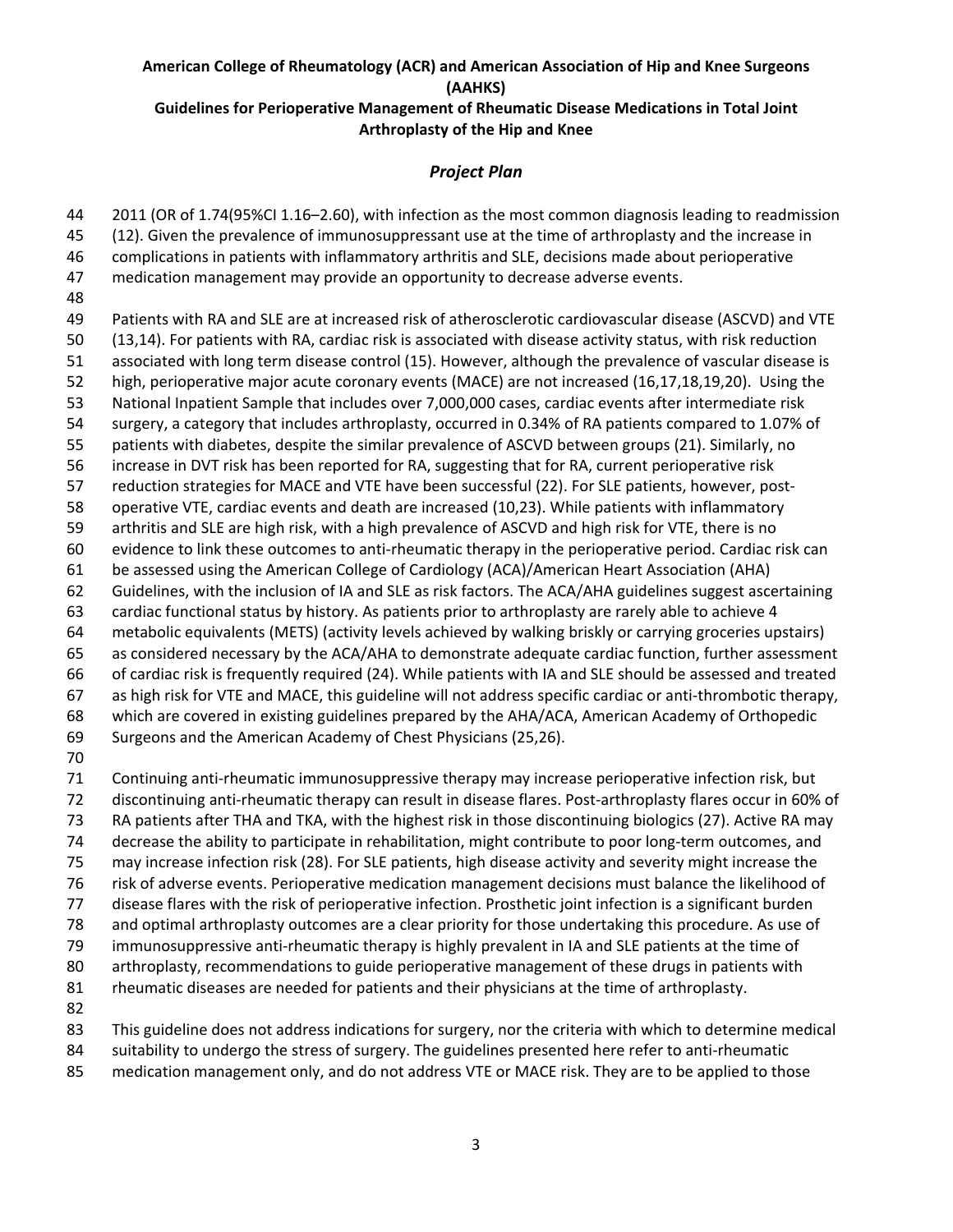### *Project Plan*

 patients undergoing THA or TKA after the decision has been made by the patient, rheumatologist and orthopedist. 89 The objective of this project is to develop recommendations for the perioperative management of anti- rheumatic therapy in patients with systemic autoimmune rheumatic diseases with inflammatory arthritis (including AS, SpA, PsA, RA, JIA) and SLE undergoing elective THA and TKA, for use by surgeons, rheumatologists and perioperative physicians. **OBJECTIVES**  Specifically, we aim to: 98 1. Develop recommendations for the perioperative use of glucocorticoids, non-biologic **traditional and biologic disease**-modifying anti-rheumatic drugs (DMARDs), and immunosuppressant medication used in systemic autoimmune inflammatory diseases with **inflammatory arthritis by: a.** Assessing the risk of disease flare when anti-rheumatic therapy is discontinued; and 103 b. Assessing the risk of infection and delayed wound healing when anti-rheumatic therapy is continued. 105 2. Develop recommendations for the perioperative use of glucocorticoids, non-biologic 106 traditional and biologic disease-modifying anti-rheumatic drugs (DMARDs) in subpopulations 107 of high-risk patients with systemic autoimmune inflammatory diseases with inflammatory arthritis and SLE undergoing THA and TKA. 109 3. Develop recommendations for the perioperative use of supra-physiologic corticosteroid dosing ("stress‐dose") in patients with previous steroid use. 111 4. Analyze the optimal timing of discontinuation and resumption of DMARDs pre-/post- operatively by: a. Assessing the pharmacokinetics and pharmacodynamics of steroids and DMARDs; and b. Assessing the risk of flare and infection with different durations of drug discontinuation 115 and resumption. 116 5. Develop recommendations for "rescue" medication use for post-op flares. 6. Specify differences in recommendations between patients with RA and other forms of inflammatory autoimmune arthritis and SLE for perioperative medication management. 119 7. Consider perioperative management decisions that will decrease the risk of 90-day readmissions. 8. Identify knowledge gaps and areas for future research in perioperative medication management.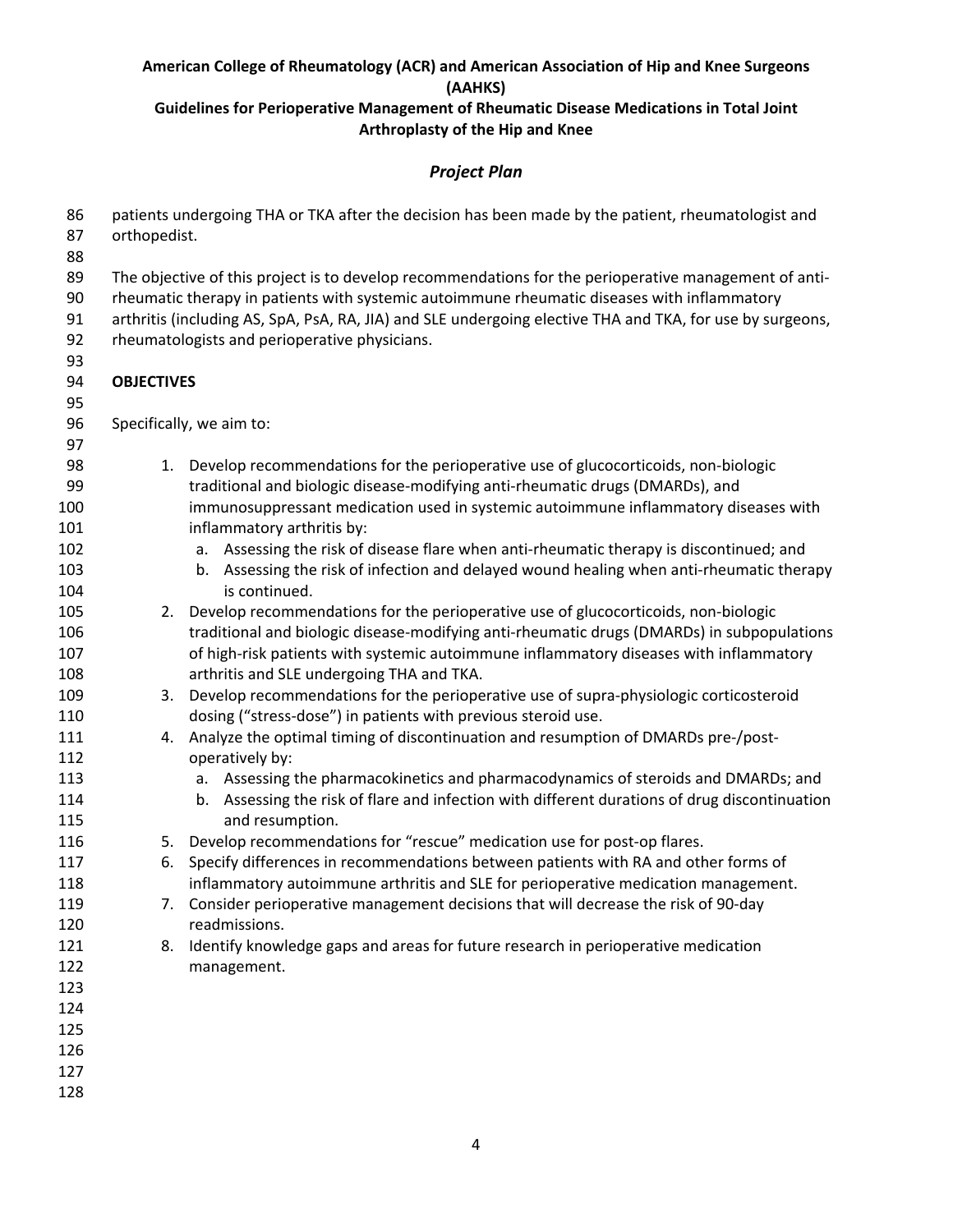| 129<br>130 | <b>METHODS</b>                                                                                               |
|------------|--------------------------------------------------------------------------------------------------------------|
| 131        | <b>Identification of Studies</b>                                                                             |
| 132        |                                                                                                              |
| 133        | Literature search strategies, based on PICO questions (Population/patients, Intervention, Comparator,        |
| 134        | and Outcomes; see Appendix A) will be developed by the principal investigators, the systematic review        |
| 135        | leaders, and a research librarian, with input from the core leadership team. The search strategies will be   |
| 136        | peer reviewed by another medical librarian using Peer Review of Electronic Search Strategies (PRESS)         |
| 137        | (29). Searches will be performed in OVID Medline (1946 +), Embase (1974 +), the Cochrane Library, and        |
| 138        | PubMed (mid-1960s +).                                                                                        |
| 139        |                                                                                                              |
| 140        | The search strategies will be developed using the controlled vocabulary or thesauri language for each        |
| 141        | database: Medical Subject Headings (MeSH) for OVID Medline, PubMed and Cochrane Library, and                 |
| 142        | Emtree terms for Embase. Text words will also be used in OVID Medline, PubMed, and Embase, and               |
| 143        | keyword/title/abstract words in the Cochrane Library.                                                        |
| 144        |                                                                                                              |
| 145        | Search Limits                                                                                                |
| 146<br>147 | Only English language articles will be retrieved.                                                            |
| 148        |                                                                                                              |
| 149        | Grey Literature                                                                                              |
| 150        |                                                                                                              |
| 151        | The websites of appropriate agencies, such as the Agency for Healthcare Research and Quality (AHRQ),         |
| 152        | will be searched for peer-reviewed reports not indexed by electronic databases.                              |
| 153        |                                                                                                              |
| 154        | Literature Search Update                                                                                     |
| 155        |                                                                                                              |
| 156        | Literature searches will be updated just before and again at some point after the voting panel meeting       |
| 157        | but prior to publication of the guideline, to ensure completeness.                                           |
| 158        |                                                                                                              |
| 159        | Inclusion/Exclusion Criteria                                                                                 |
| 160        |                                                                                                              |
| 161        | See PICO questions (Appendix A), which outline the defined patient population, interventions,                |
| 162        | comparators, and outcomes. Only English language studies will be included.                                   |
| 163        |                                                                                                              |
| 164<br>165 | Management of Studies and Data                                                                               |
| 166        | References and abstracts will be imported into bibliographic management software (Reference                  |
| 167        | Manager) (30), duplicates removed, and exported to Distiller SR, a web-based systematic review               |
| 168        | manager (29). Screening and data abstraction forms will be created in Distiller SR. Search results will be   |
| 169        | divided among reviewers, and two reviewers will screen each title/abstract, with disagreements at the        |
| 170        | title/abstract screening stage defaulting to inclusion for full manuscript review. Disagreements at the full |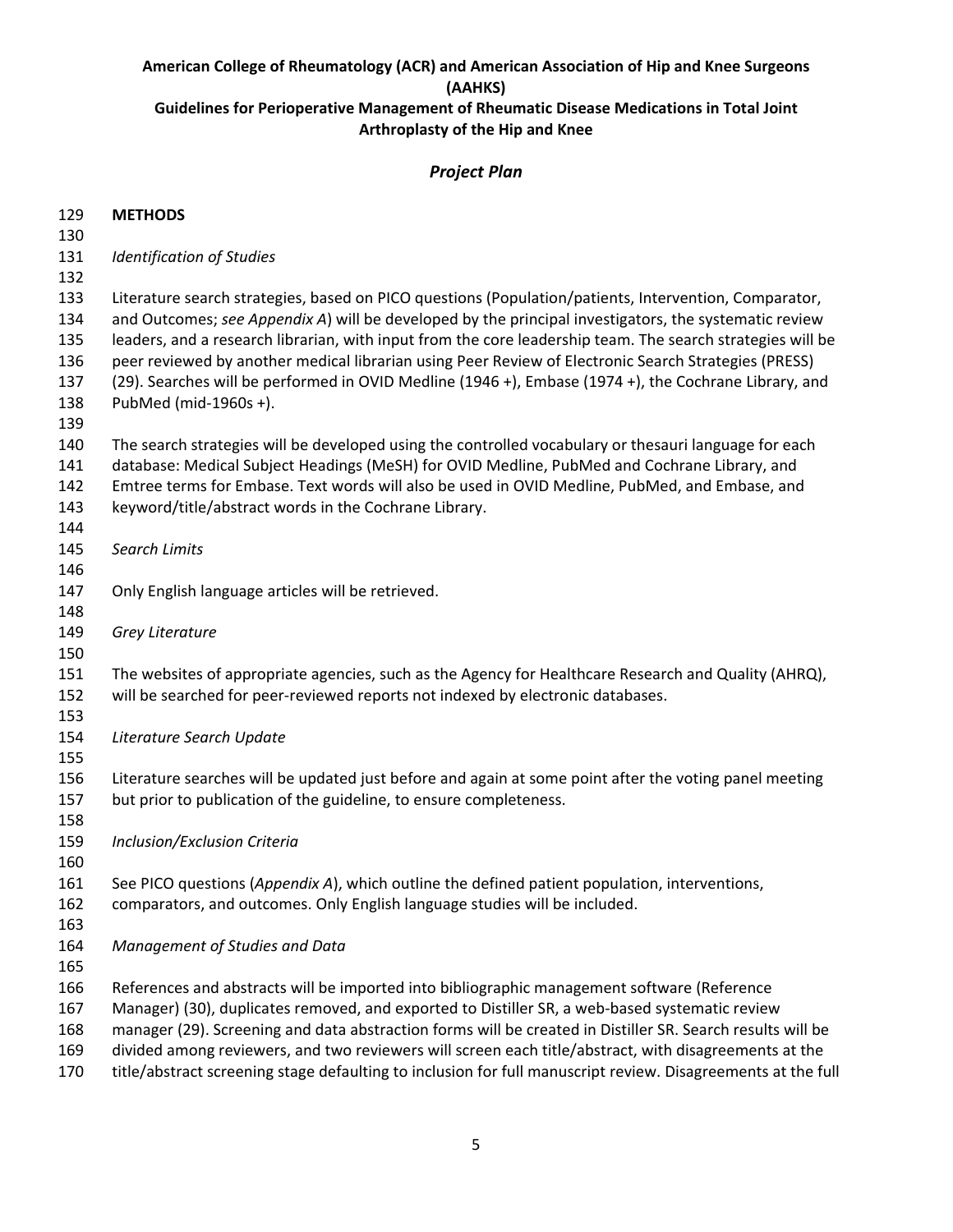### *Project Plan*

- manuscript screening stage will be discussed and adjudicated by the systematic review leadership, if
- necessary.
- 
- *Phases*
- 
- 1. A search for randomized controlled trials and observational studies about prevention and treatment
- 177 of glucocorticoid-induced osteoporosis, including special populations who have risk factors that make
- treatment decisions more complicated or who may have contraindications to certain treatment options,
- will be performed to determine existing studies covering outcomes of interest. Subsequently, identified
- studies will be assessed using the RevMan (31) and GRADE Pro tools (32).
- 181 2. Chosen studies will be quality-assessed using the Cochrane Risk of Bias Tool (33), the Cochrane
- Effective Practice and Organization of Care Risk of Bias Tool (34) or the Newcastle‐Ottawa Scale (29).
- 3. Additionally, recently published systematic reviews covering outcomes of interest will also be sought
- 184 and used for reference cross-checking.
- 
- *GRADE Methodology*
- 

 GRADE methodology will be used in this project to grade available evidence and facilitate development of recommendations. The quality of evidence will be graded as high, moderate, low or very low. The

- strength of recommendations will be graded as strong or conditional. A series of articles that describe
- the GRADE methodology can be found on the GRADE working group's website:
- www.gradeworkinggroup.org.
- 
- *Analysis and Synthesis*
- 

 The systematic review team will analyze and synthesize data from included studies that address the PICO questions. An evidence profile, including a GRADE Summary of Findings table, will be prepared for

- each PICO question using Review Manager (RevMan) (30) and GRADEprofiler (GRADEpro) software (35).
- The Summary of Findings table contains the benefits and harms for each outcome across studies, the
- assumed and corresponding risk for comparators and interventions (95% CI), the absolute risk and
- relative effect (95% CI), the number of participants/number of studies and number needed to treat, and
- the quality of evidence for each critical and important outcome (i.e., high, moderate, low or very low).
- 

The evidence profile documents the quality of the evidence across studies for each critical and

 important outcome and summarizes the quality factors (i.e., limitations of study design, inconsistency, indirectness, imprecision and other considerations).

- 
- *Development of Recommendation Statements*
- 
- PICO questions will be reversed into drafted recommendation statements. Using the GRADE Evidence
- Profiles and Summaries of Findings tables, the voting panel, consisting of four rheumatologists, four
- orthopedic surgeons, one infectious disease expert, one systemic lupus erythematosus expert and two
- patient representatives, will consider the drafted recommendation statements in two stages. The first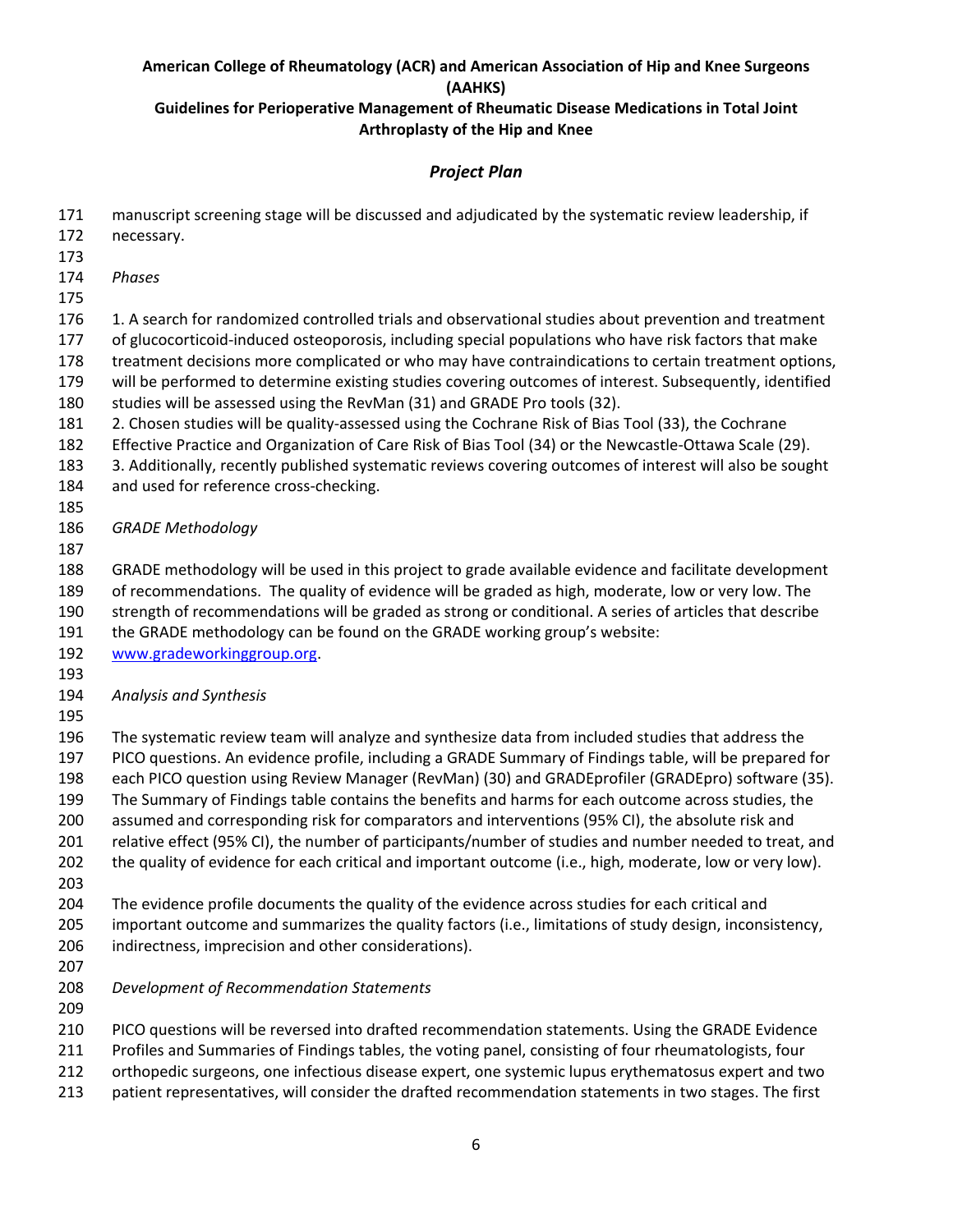| 214<br>215<br>216<br>217<br>218<br>219<br>220<br>221 | assessment will be done individually, and the results will be anonymous; this vote will only be used to<br>determine where consensus might or might not already exist and develop the voting panel meeting<br>agenda. At the face-to-face voting panel meeting, chaired by the PI, the panel will discuss the evidence<br>in the context of their clinical experience and expertise to arrive at consensus on the final<br>recommendations. The voting panel meeting discussions will be supported by the systematic review<br>leadership, the GRADE expert, and selected members of the systematic review team, who will attend<br>the meeting to provide details about the evidence, as requested. |
|------------------------------------------------------|------------------------------------------------------------------------------------------------------------------------------------------------------------------------------------------------------------------------------------------------------------------------------------------------------------------------------------------------------------------------------------------------------------------------------------------------------------------------------------------------------------------------------------------------------------------------------------------------------------------------------------------------------------------------------------------------------|
| 222<br>223                                           | PLANNED APPENDICES (AT MINIMUM)                                                                                                                                                                                                                                                                                                                                                                                                                                                                                                                                                                                                                                                                      |
| 224<br>225<br>226<br>227                             | A. Final literature search strategies<br>B. GRADE Evidence Profiles and Summary of Findings Tables for each PICO question                                                                                                                                                                                                                                                                                                                                                                                                                                                                                                                                                                            |
| 228<br>229                                           | <b>AUTHORSHIP</b>                                                                                                                                                                                                                                                                                                                                                                                                                                                                                                                                                                                                                                                                                    |
| 230<br>231<br>232<br>233<br>234<br>235               | Authorship of the guidelines will include: principal investigators Dr. Susan Goodman and Dr. Bryan<br>Springer as the lead authors; Dr. Jas Singh and Dr. Adolph Yates, literature review leaders; and Dr.<br>Gordon Guyatt, GRADE expert. Members of the systematic review team and voting panel will also be<br>authors. The PI will determine final authorship, dependent on the efforts made by individuals<br>throughout the guideline development process, using international authorship standards as guidance.                                                                                                                                                                               |
| 236<br>237                                           | DISCLOSURES/CONFLICTS OF INTEREST                                                                                                                                                                                                                                                                                                                                                                                                                                                                                                                                                                                                                                                                    |
| 238<br>239<br>240<br>241                             | The ACR's disclosure and COI policies for guideline development will be followed for this project. These<br>can be found in the ACR Guideline Manual on this page of the ACR web site, under Policies &<br>Procedures. See Appendix B for participant disclosures.                                                                                                                                                                                                                                                                                                                                                                                                                                   |
| 242<br>243                                           |                                                                                                                                                                                                                                                                                                                                                                                                                                                                                                                                                                                                                                                                                                      |
| 244<br>245                                           |                                                                                                                                                                                                                                                                                                                                                                                                                                                                                                                                                                                                                                                                                                      |
| 246<br>247                                           |                                                                                                                                                                                                                                                                                                                                                                                                                                                                                                                                                                                                                                                                                                      |
| 248                                                  |                                                                                                                                                                                                                                                                                                                                                                                                                                                                                                                                                                                                                                                                                                      |
| 249<br>250                                           |                                                                                                                                                                                                                                                                                                                                                                                                                                                                                                                                                                                                                                                                                                      |
| 251<br>252                                           |                                                                                                                                                                                                                                                                                                                                                                                                                                                                                                                                                                                                                                                                                                      |
| 253                                                  |                                                                                                                                                                                                                                                                                                                                                                                                                                                                                                                                                                                                                                                                                                      |
| 254<br>255                                           |                                                                                                                                                                                                                                                                                                                                                                                                                                                                                                                                                                                                                                                                                                      |
| 256                                                  |                                                                                                                                                                                                                                                                                                                                                                                                                                                                                                                                                                                                                                                                                                      |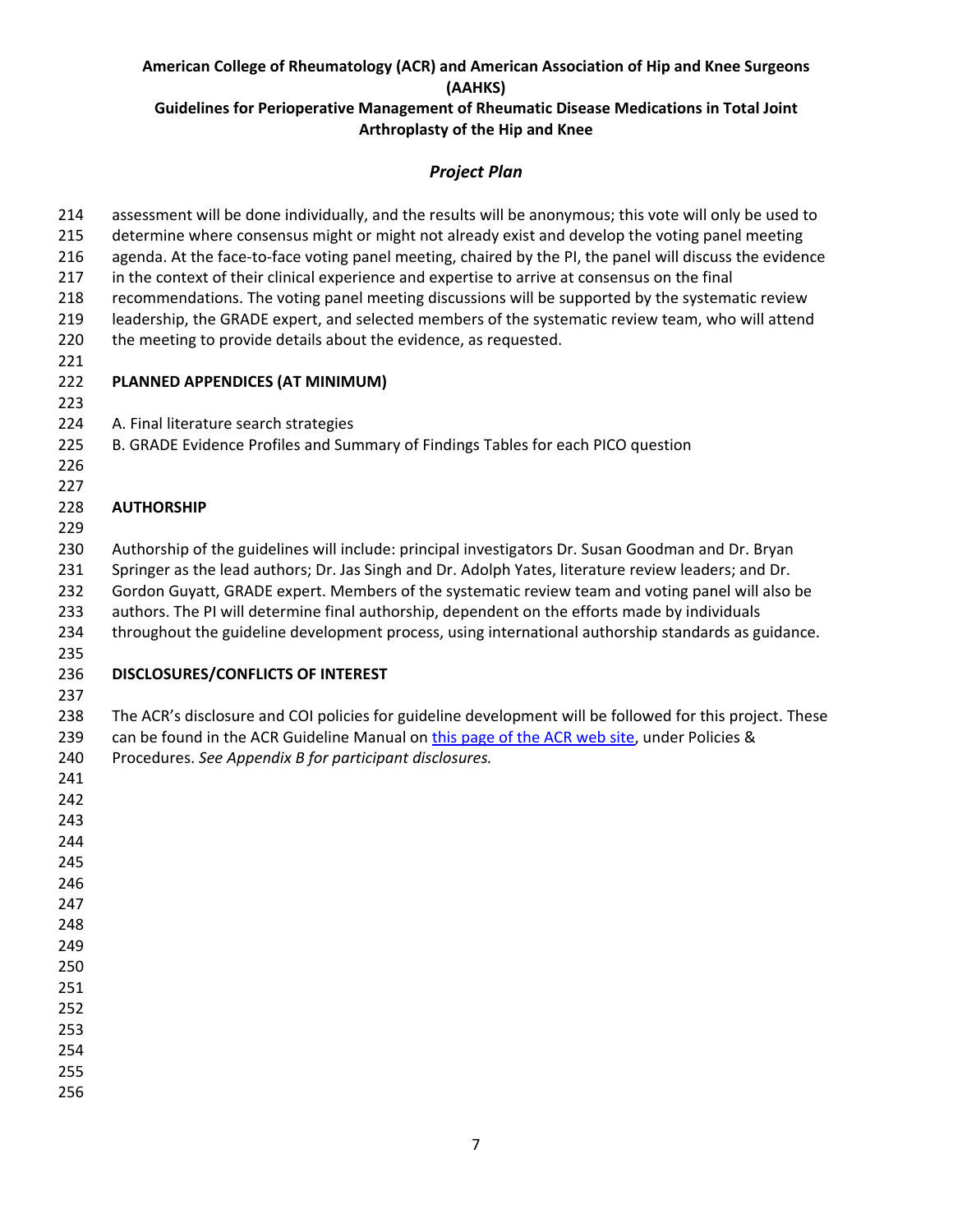# **American College of Rheumatology (ACR) and American Association of Hip and Knee Surgeons (AAHKS)**

### **Guidelines for Perioperative Management of Rheumatic Disease Medications in Total Joint Arthroplasty of the Hip and Knee**

| 257 |                   |                                                                                                       |
|-----|-------------------|-------------------------------------------------------------------------------------------------------|
| 258 | <b>REFERENCES</b> |                                                                                                       |
| 259 |                   |                                                                                                       |
| 260 | 1.                | Nikiphorou E, Carpenter L, Morris S, Macgregor AJ, Dixey J, Kiely P, et al. Hand and foot surgery     |
| 261 |                   | rates in rheumatoid arthritis have declined from 1986 to 2011, but large-joint replacement rates      |
| 262 |                   | remain unchanged: results from two UK inception cohorts. Arthritis Rheumatol 2014;                    |
| 263 |                   | May;66(5):1081-9.                                                                                     |
| 264 |                   | 2. Mertelsmann-Voss C, Lyman S, Pan TJ, Goodman SM, Figgie MP, Mandl LA. US trends in rates of        |
| 265 |                   | arthroplasty for inflammatory arthritis including rheumatoid arthritis, juvenile idiopathic           |
| 266 |                   | arthritis, and spondyloarthritis. Arthritis Rheumatol 2014; Jun;66(6):1432-9.                         |
| 267 | 3.                | Sokka T, Kautiainen H, Hannonen P. Stable occurrence of knee and hip total joint replacement in       |
| 268 |                   | Central Finland between 1986 and 2003: an indication of improved long-term outcomes of                |
| 269 |                   | rheumatoid arthritis. Ann Rheum Dis 2007; Mar;66(3):341-4.                                            |
| 270 | 4.                | Mertelsmann-Voss C, Lyman S, Pan TJ, Goodman S, Figgie MP, Mandl LA. Arthroplasty rates are           |
| 271 |                   | increased among US patients with systemic lupus erythematosus: 1991-2005. J Rheumatol 2014;           |
| 272 |                   | May;41(5):867-74.                                                                                     |
| 273 |                   | 5. Pincus T, Sokka T, Kautiainen H. Patients seen for standard rheumatoid arthritis care have         |
| 274 |                   | significantly better articular, radiographic, laboratory, and functional status in 2000 than in       |
| 275 |                   | 1985. Arthritis Rheum 2005; Apr;52(4):1009-19.                                                        |
| 276 |                   | 6. LoVerde ZJ, Mandl LA, Johnson BK, Figgie MP, Boettner F, Lee YY, et al. Rheumatoid Arthritis       |
| 277 |                   | Does Not Increase Risk of Short-term Adverse Events after Total Knee Arthroplasty: A                  |
| 278 |                   | Retrospective Case-control Study. J Rheumatol 2015; May 1;.                                           |
| 279 | 7.                | Urowitz MB, Bookman AA, Koehler BE, Gordon DA, Smythe HA, Ogryzlo MA. The bimodal                     |
| 280 |                   | mortality pattern of systemic lupus erythematosus. Am J Med 1976; Feb;60(2):221-5.                    |
| 281 | 8.                | Uramoto KM, Michet CJ, Jr, Thumboo J, Sunku J, O'Fallon WM, Gabriel SE. Trends in the                 |
| 282 |                   | incidence and mortality of systemic lupus erythematosus, 1950-1992. Arthritis Rheum 1999;             |
| 283 |                   | Jan;42(1):46-50.                                                                                      |
| 284 |                   | 9. Shah UH, Mandl LA, Mertelsmann-Voss C, Lee YY, Alexiades MM, Figgie MP, et al. Systemic lupus      |
| 285 |                   | erythematosus is not a risk factor for poor outcomes after total hip and total knee arthroplasty.     |
| 286 |                   | Lupus 2015; Jan 16;.                                                                                  |
| 287 |                   | 10. Lin JA, Liao CC, Lee YJ, Wu CH, Huang WQ, Chen TL. Adverse outcomes after major surgery in        |
| 288 |                   | patients with systemic lupus erythematosus: a nationwide population-based study. Ann Rheum            |
| 289 |                   | Dis 2014; Sep; 73(9): 1646-51.                                                                        |
| 290 |                   | 11. Ravi B, Croxford R, Hollands S, Paterson MJ, Bogoch E, Kreder H, et al. Patients with rheumatoid  |
| 291 |                   | arthritis are at increased risk for complications following total joint arthroplasty. Arthritis Rheum |
| 292 |                   | 2013; Nov 19;.                                                                                        |
| 293 |                   | 12. Singh JA, Inacio MC, Namba RS, Paxton EW. Rheumatoid Arthritis is Associated With Higher          |
| 294 |                   | Ninety-Day Hospital Readmission Rates Compared to Osteoarthritis After Hip or Knee                    |
| 295 |                   | Arthroplasty: A Cohort Study. Arthritis Care Res (Hoboken) 2015; May;67(5):718-24.                    |
| 296 |                   | 13. Salmon JE, Roman MJ. Subclinical atherosclerosis in rheumatoid arthritis and systemic lupus       |
| 297 |                   | erythematosus. Am J Med 2008; Oct;121(10 Suppl 1):S3-8.                                               |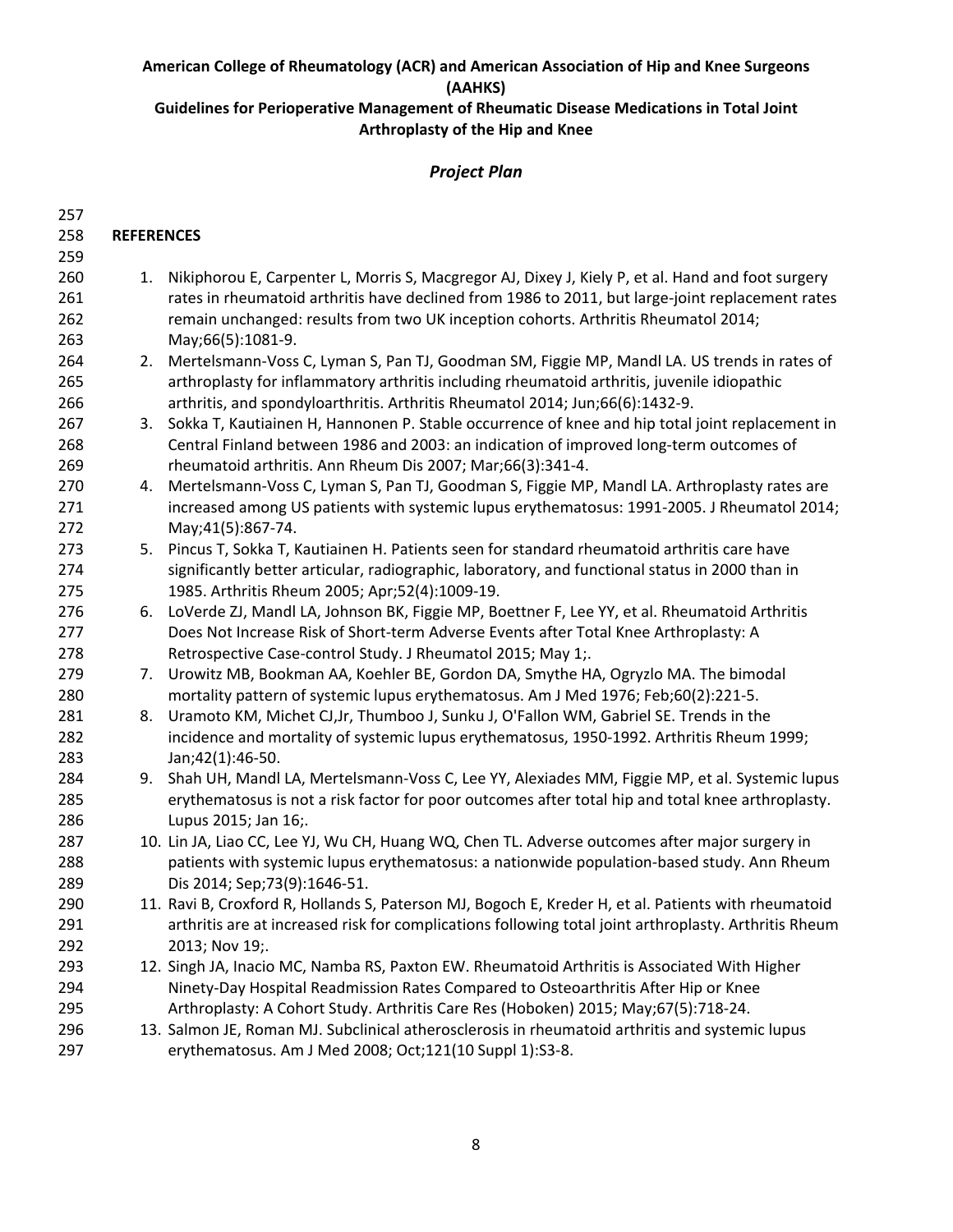# **American College of Rheumatology (ACR) and American Association of Hip and Knee Surgeons (AAHKS)**

#### **Guidelines for Perioperative Management of Rheumatic Disease Medications in Total Joint Arthroplasty of the Hip and Knee**

### *Project Plan*

 14. Chung WS, Lin CL, Chang SN, Lu CC, Kao CH. Systemic lupus erythematosus increases the risks of deep vein thrombosis and pulmonary embolism: a nationwide cohort study. J Thromb Haemost 2014; Apr;12(4):452‐8. 301 15. Lindhardsen J, Ahlehoff O, Gislason GH, Madsen OR, Olesen JB, Torp-Pedersen C, et al. The risk of myocardial infarction in rheumatoid arthritis and diabetes mellitus: a Danish nationwide cohort study. Ann Rheum Dis 2011; Jun;70(6):929‐34. 16. Provan SA, Semb AG, Hisdal J, Stranden E, Agewall S, Dagfinrud H, et al. Remission is the goal for cardiovascular risk management in patients with rheumatoid arthritis: a cross‐sectional comparative study. Ann Rheum Dis 2011; May;70(5):812‐7. 17. Stundner O, Danninger T, Chiu YL, Sun X, Goodman SM, Russell LA, et al. Rheumatoid arthritis vs osteoarthritis in patients receiving total knee arthroplasty: perioperative outcomes. J Arthroplasty 2014; Feb;29(2):308‐13. 18. Stundner O, Chiu YL, Sun X, Goodman SM, Russell LA, Calloway JJ, et al. Perioperative outcomes 311 in patients with rheumatoid versus osteoarthritis for total hip arthroplasty: a population‐based study. Clin Exp Rheumatol 2013; Nov 14;. 19. Michaud K, Fehringer E, Garvin K, O'Dell JR, Mikuls TR. Rheumatoid arthritis patients are not at increased risk for 30‐day cardiovascular events or infections following total joint arthoplasty. Arthritis Rheum 2011.; October 2011;63 (10 SUPPL. 1. 20. Greenberg JD, Kremer JM, Curtis JR, Hochberg MC, Reed G, Tsao P, et al. Tumour necrosis factor antagonist use and associated risk reduction of cardiovascular events among patients with rheumatoid arthritis. Ann Rheum Dis 2011; Apr;70(4):576‐82. 21. Yazdanyar A, Wasko MC, Kraemer KL, Ward MM. Perioperative all‐cause mortality and cardiovascular events in patients with rheumatoid arthritis: Comparison with unaffected controls and persons with diabetes mellitus. Arthritis Rheum 2012; Aug;64(8):2429‐37. 22. Izumi M, Migita K, Nakamura M, Jiuchi Y, Sakai T, Yamaguchi T, et al. Risk of Venous Thromboembolism after Total Knee Arthroplasty in Patients with Rheumatoid Arthritis. J Rheumatol 2015; Apr 15;. 23. Domsic RT, Lingala B, Krishnan E. Systemic lupus erythematosus, rheumatoid arthritis, and 326 postarthroplasty mortality: a cross-sectional analysis from the nationwide inpatient sample. J Rheumatol 2010; Jul;37(7):1467‐72. 24. Fleisher LA, Beckman JA, Brown KA, Calkins H, Chaikof EL, Fleischmann KE, et al. 2009 ACCF/AHA focused update on perioperative beta blockade incorporated into the ACC/AHA 2007 guidelines on perioperative cardiovascular evaluation and care for noncardiac surgery: a report of the American college of cardiology foundation/American heart association task force on practice guidelines. Circulation 2009; Nov 24;120(21):e169‐276. 25. Falck‐Ytter Y, Francis CW, Johanson NA, Curley C, Dahl OE, Schulman S, et al. Prevention of VTE in orthopedic surgery patients: Antithrombotic Therapy and Prevention of Thrombosis, 9th ed: American College of Chest Physicians Evidence‐Based Clinical Practice Guidelines. Chest 2012; Feb;141(2 Suppl):e278S‐325S. 26. Jacobs JJ, Mont MA, Bozic KJ, Della Valle CJ, Goodman SB, Lewis CG, et al. American Academy of Orthopaedic Surgeons clinical practice guideline on: preventing venous thromboembolic disease 339 in patients undergoing elective hip and knee arthroplasty. J Bone Joint Surg Am 2012; Apr 18;94(8):746‐7.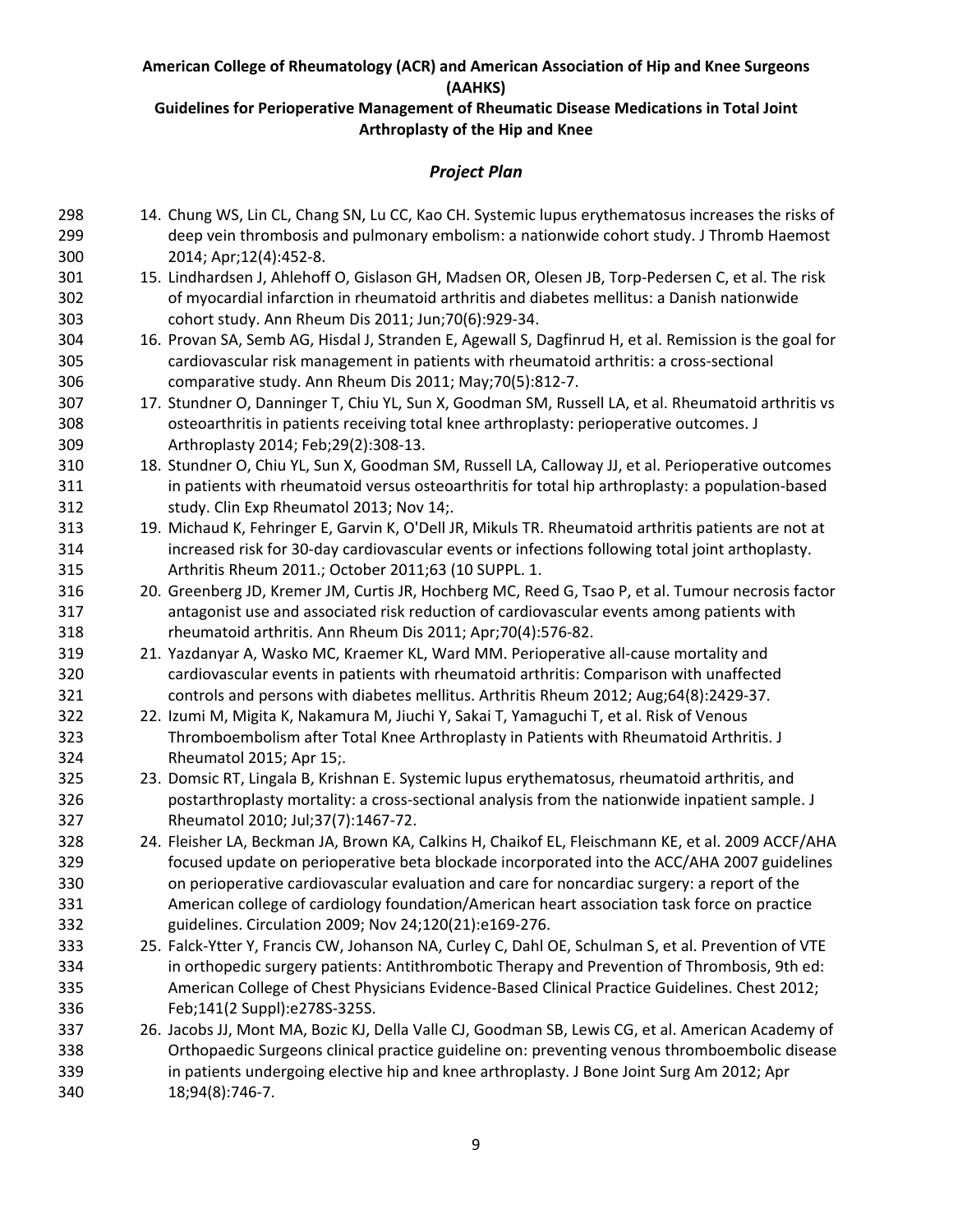# **American College of Rheumatology (ACR) and American Association of Hip and Knee Surgeons (AAHKS)**

# **Guidelines for Perioperative Management of Rheumatic Disease Medications in Total Joint Arthroplasty of the Hip and Knee**

| 341 | 27. Goodman SM, Friedlander R, Figgie C, Hoang A, Andersen K, Pernis AB, Rozo CT, DiCarlo EF,    |
|-----|--------------------------------------------------------------------------------------------------|
| 342 | Figgie MP, Donlin LT, Bykerk V. . Flares Occur Frequently in RA Patients Undergoing Arthroplasty |
| 343 | . Arthritis Rheumatology 2015;67(suppl 10).                                                      |
| 344 | 28. Au K, Reed G, Curtis JR, Kremer JM, Greenberg JD, Strand V, et al. High disease activity is  |
| 345 | associated with an increased risk of infection in patients with rheumatoid arthritis. Ann Rheum  |
| 346 | Dis 2011; May; 70(5): 785-91.                                                                    |
| 347 | 29. DistillerSR. Ottawa, Canada: Evidence Partners; 2013. http://systematic-review.net/          |
| 348 | 30. Review Manager [software]. Oxford (UK): Cochrane Collaboration; 2013.                        |
| 349 | http://ims.cochrane.org/revman                                                                   |
| 350 | 31. Sampson M, McGowan J, Lefebvre C, Moher D, Grimshaw J. PRESS: Peer Review of Electronic      |
| 351 | Search Strategies. Ottawa: Canadian Agency for Drugs and Technologies in Health; 2008.           |
| 352 | 32. Reference Manager [software]. Thomson Reuters; 2013. http://www.refman.com/                  |
| 353 | 33. Wells GA, Shea B, O'Connell D, Welch V, Losos M, Tugwell P. The Newcastle-Ottawa Scale (NOS) |
| 354 | for assessing the quality of nonrandomised studies in meta-analyses. 2010. Available:            |
| 355 | http://www.ohri.ca/programs/clinical epidemiology/oxford.asp                                     |
| 356 | 34. GRADE guidelines - best practices using the GRADE framework. 2013 Available:                 |
| 357 | http://www.gradeworkinggroup.org/publications/JCE2011.htm                                        |
| 358 | 35. GRADEprofiler [software]. Oxford (UK): Cochrane Collaboration; 2013.                         |
| 359 | http://ims.cochrane.org/revman/gradepro                                                          |
|     |                                                                                                  |
| 360 |                                                                                                  |
| 361 |                                                                                                  |
| 362 |                                                                                                  |
|     |                                                                                                  |
| 363 |                                                                                                  |
| 364 |                                                                                                  |
|     |                                                                                                  |
| 365 |                                                                                                  |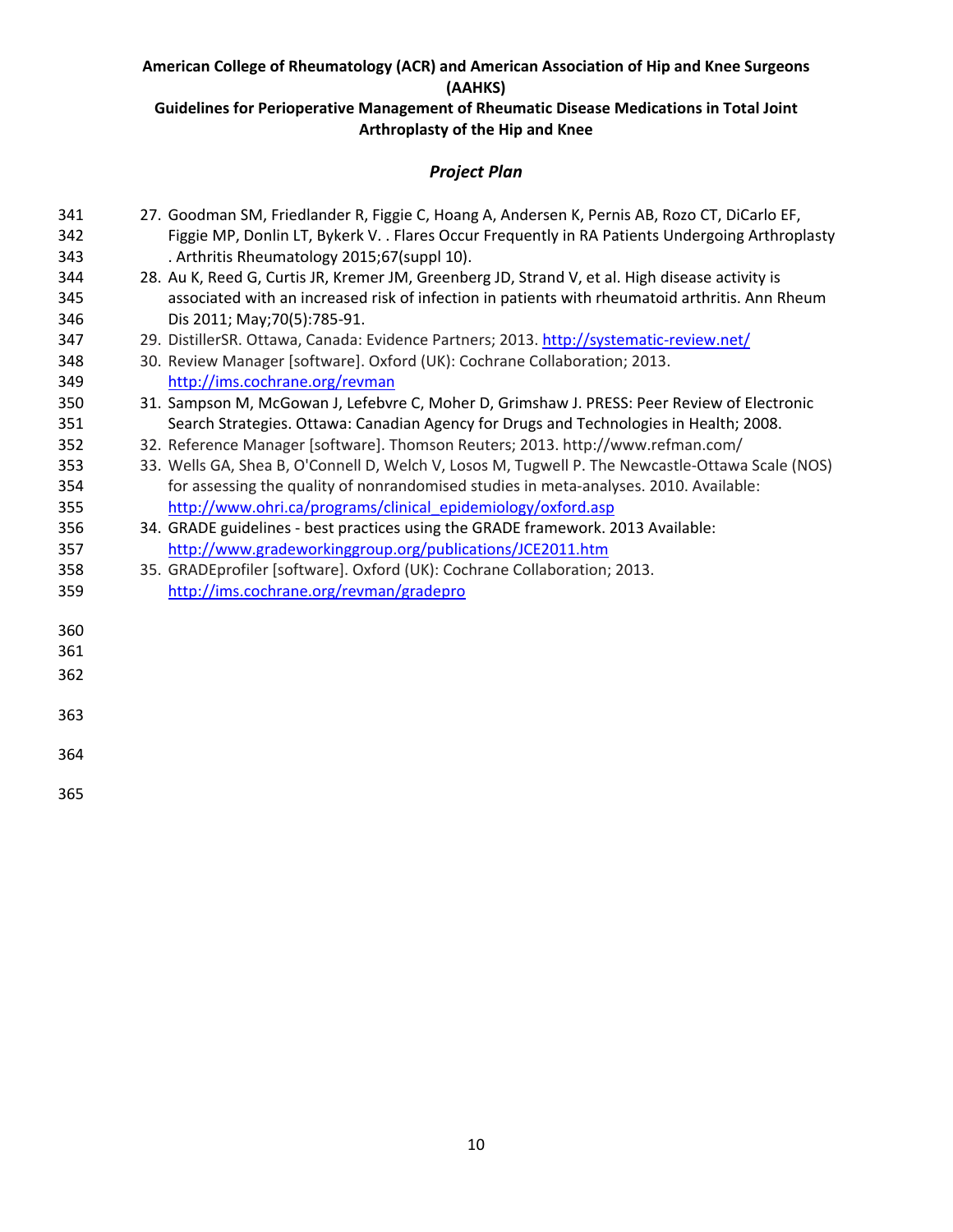#### *Project Plan*

- 366APPENDIX A
- 367**PICO Questions**
- 368Population: Systemic autoimmune rheumatic diseases with inflammatory arthritis (RA, juvenile inflammatory arthritis (JIA), psoriatic arthritis 369**(PsA), ankylosing spondylitis (AS) and other spondyloarthropathies, and SLE.**
- 370
- 371Questions 1-4 pertain specifically to patients undergoing THA and TKA. Questions 5 and 6 to provide indirect evidence regarding risks
- 372**associated with surgery and risks associated with the use of candidate drugs.**
- 373

375

- 374**Definitions of populations, interventions (medications), and outcomes are listed below.**
- 3766 1. In patients with RA, AS, PsA, JIA, severe or not severe SLE undergoing THA or TKA and who are receiving one or more of the candidate
- 377drugs, what is the effect of *stopping* the drug prior to surgery?
- 378**Intervention**: Stop medication
- 379**Comparator:** Continue medication
- 380**Outcomes:** Outcomes listed below, including renal failure in lupus
- 381
- 3822 2. In patients with RA, AS, PsA, JIA, severe or not severe SLE undergoing THA or TKA who are receiving one or more of the candidate drugs in 383whom one has decided to stop the drug, what is the effect of stopping the drug early\* prior to surgery?
- 384**Interventions**: Stopping early\*
- 385**Comparator:** Stopping late\*
- 386**Outcomes:** All outcomes listed below, including renal failure in lupus
- 387\*timing definition (early vs. late) will be determined by the literature review
- 388
- 3899 3. In patients with RA, AS, PsA, JIA, severe or not severe SLE undergoing THA or TKA who are receiving one or more of the candidate drugs in 390whom one has decided to stop the drug, what is the effect of *restarting* the drug early after surgery?\*
- 391**Interventions**: Restarting early\*
- 392**Comparator**: Restarting late\*
- 393**Outcomes:** All outcomes listed below, including renal failure in lupus
- 394\*timing definition will be determined by the literature review

395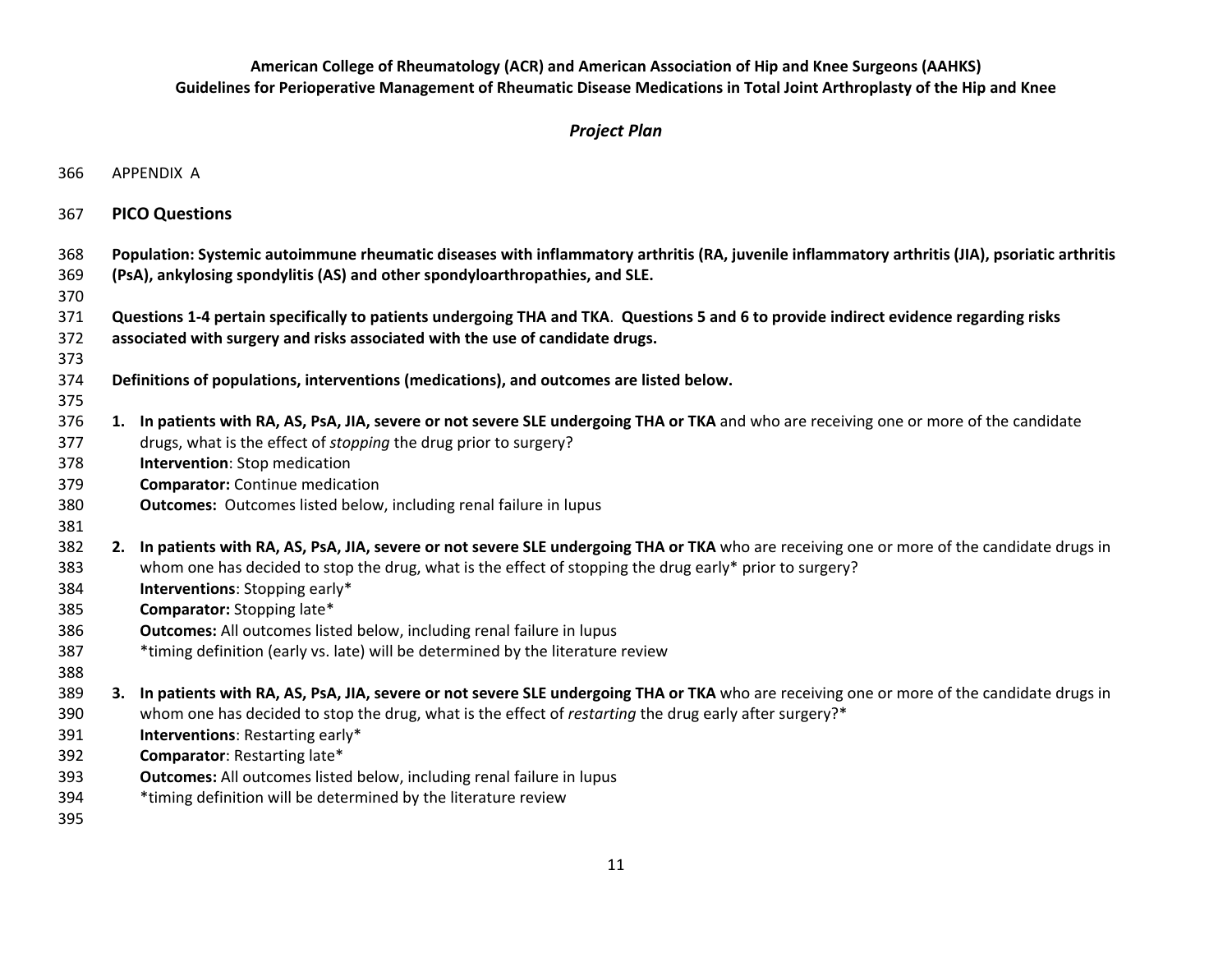| 396        |    | 4. In patients with RA, AS, PsA, JIA, severe or not severe SLE undergoing THA or TKA who are receiving chronic glucocorticoids, what is the          |
|------------|----|------------------------------------------------------------------------------------------------------------------------------------------------------|
| 397        |    | effect of administering supra-physiologic doses of glucocorticoids perioperatively (stress-dose corticosteroids) vs. continuing the usual            |
| 398        |    | glucocorticoid dose?                                                                                                                                 |
| 399        |    | <b>Interventions: Perioperative stress dose</b>                                                                                                      |
| 400        |    | <b>Comparator:</b> Usual dose continued in the perioperative period                                                                                  |
| 401        |    | <b>Outcomes:</b> All our outcomes, adding hypotension, transfer to a higher level of care, syncope, electrolyte abnormalities                        |
| 402        |    |                                                                                                                                                      |
| 403        |    | 5. Indirect evidence - What is the background risk for serious adverse events, including infections or hospitalization, associated with use of       |
| 404<br>405 |    | each of the candidate drugs, limiting the search to systematic literature reviews and meta-analysis (can include observational studies in<br>lupus)? |
| 406        |    | Patients: RA, AS, PsA, JIA, severe or not severe SLE                                                                                                 |
| 407        |    | Interventions: Standard care + candidate drug                                                                                                        |
| 408        |    | <b>Comparator: Standard care</b>                                                                                                                     |
| 409        |    | Outcomes: Serious adverse events-infection, and in particular admission for infection, death                                                         |
| 410        |    |                                                                                                                                                      |
| 411        | 6. | Indirect evidence – What is the background risk for adverse events associated with THA or TKA independent of use of candidate                        |
| 412        |    | medications in the first 6 weeks, 3 months, 1 year and 2 years after surgery?                                                                        |
| 413        |    | Patients: RA, AS, PsA, severe or not severe SLE                                                                                                      |
| 414        |    | Interventions: Hip or knee arthroplasty surgery                                                                                                      |
| 415        |    | <b>Outcomes:</b> All outcomes listed below, and renal failure in lupus                                                                               |
| 416        |    |                                                                                                                                                      |
| 417        |    | <b>Definitions</b>                                                                                                                                   |
| 418        |    |                                                                                                                                                      |
| 419        |    | <b>Populations</b>                                                                                                                                   |
| 420        |    |                                                                                                                                                      |
| 421        |    | Systemic autoimmune rheumatic diseases with inflammatory arthritis (RA, JIA, PsA, AS and other spondyloarthropathies, and SLE)                       |
| 422        |    |                                                                                                                                                      |
| 423        |    | Severe systemic lupus erythematosus (SLE): Currently treated (induction or maintenance) for severe organ manifestations: lupus nephritis,            |
| 424        |    | central nervous system lupus, severe hemolytic anemia (Hgb<9.9), PLT<50,000, vasculitis (other than mild cutaneous vasculitis), including            |
| 425        |    | pulmonary hemorrhage, myocarditis, lupus pneumonitis, severe myositis (with muscle weakness, not just high enzymes), lupus enteritis                 |
| 426        |    | (vasculitis), lupus pancreatitis, cholecystitis, lupus hepatitis, protein losing enteropathy, malabsorption, orbital inflammation/myositis, severe   |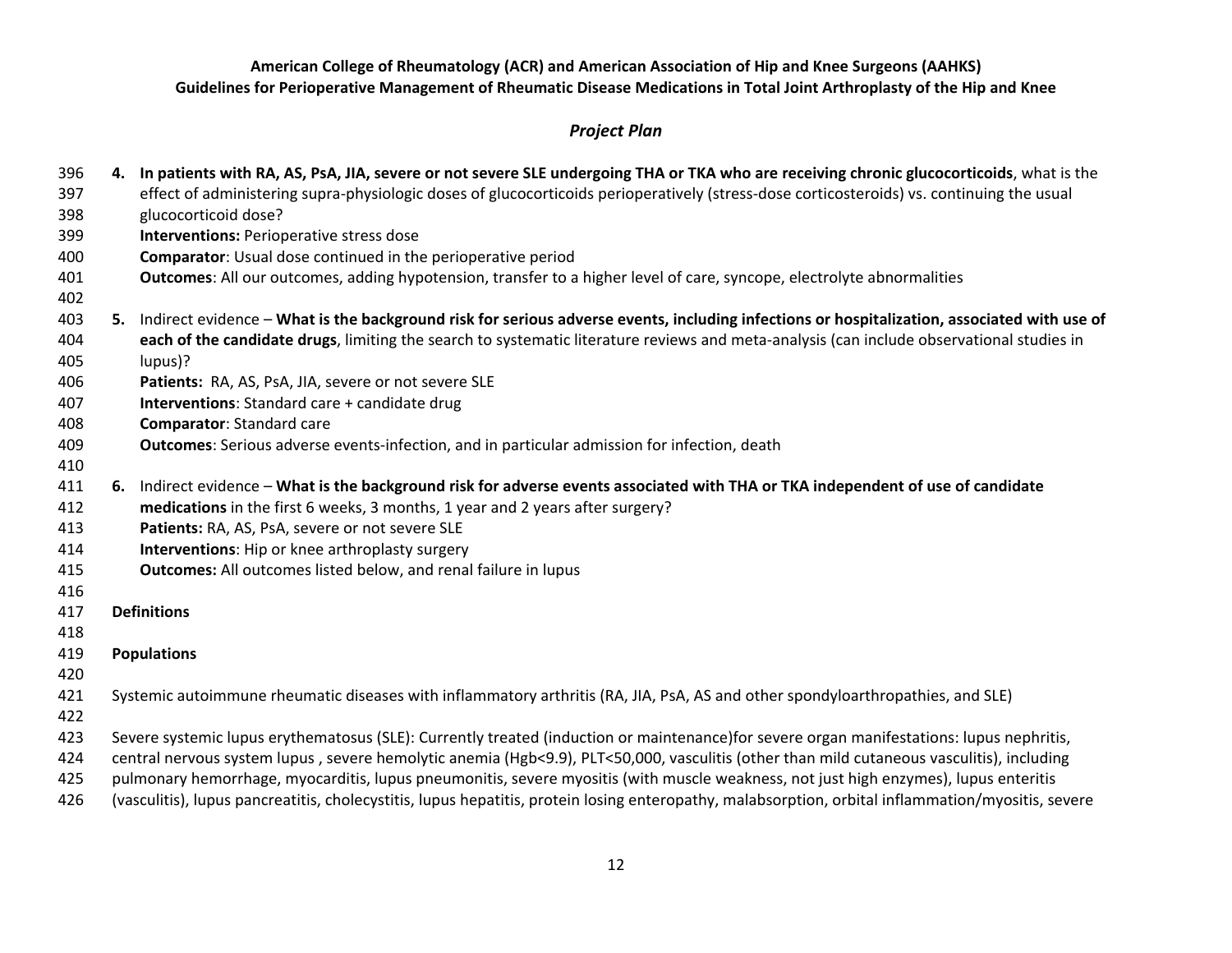| 427<br>428 | keratitis, posterior severe uveitis/retinal vasculitis, severe scleritis, optic neuritis, anterior ischemic optic neuropathy. (this uses the<br>SELENA_SLEDAI flare index and BILAG) |                                                                                                                                          |  |  |  |  |  |  |
|------------|--------------------------------------------------------------------------------------------------------------------------------------------------------------------------------------|------------------------------------------------------------------------------------------------------------------------------------------|--|--|--|--|--|--|
| 429        |                                                                                                                                                                                      |                                                                                                                                          |  |  |  |  |  |  |
| 430        |                                                                                                                                                                                      | Not severe SLE: Not currently treated for above manifestations                                                                           |  |  |  |  |  |  |
| 431        |                                                                                                                                                                                      |                                                                                                                                          |  |  |  |  |  |  |
| 432        |                                                                                                                                                                                      | THA: Total hip arthroplasty including resurfacing                                                                                        |  |  |  |  |  |  |
| 433        |                                                                                                                                                                                      |                                                                                                                                          |  |  |  |  |  |  |
| 434        | TKA: Total knee arthroplasty                                                                                                                                                         |                                                                                                                                          |  |  |  |  |  |  |
| 435        |                                                                                                                                                                                      |                                                                                                                                          |  |  |  |  |  |  |
| 436        |                                                                                                                                                                                      | We will not discuss unicompartmental knee replacement (not indicated in tricompartmental inflammatory arthritis) or hip hemiarthroplasty |  |  |  |  |  |  |
| 437        |                                                                                                                                                                                      | (treatment for fracture)                                                                                                                 |  |  |  |  |  |  |
| 438        |                                                                                                                                                                                      |                                                                                                                                          |  |  |  |  |  |  |
| 439        |                                                                                                                                                                                      | Medications are grouped together, but we anticipate that the literature review will lead to differing recommendations for the            |  |  |  |  |  |  |
| 440        | listed drugs.                                                                                                                                                                        |                                                                                                                                          |  |  |  |  |  |  |
| 441        |                                                                                                                                                                                      |                                                                                                                                          |  |  |  |  |  |  |
| 442        |                                                                                                                                                                                      | <b>Medications for SLE:</b>                                                                                                              |  |  |  |  |  |  |
| 443        |                                                                                                                                                                                      |                                                                                                                                          |  |  |  |  |  |  |
| 444        |                                                                                                                                                                                      | 1. Mycophenolate mofetil, mycophenolic acid (myfortic), azathioprine, mizoribine, cyclosporine, tacrolimus (Prograf), tacrolimus,        |  |  |  |  |  |  |
| 445        |                                                                                                                                                                                      | cyclophosphamide, methotrexate                                                                                                           |  |  |  |  |  |  |
| 446        |                                                                                                                                                                                      | 2. Rituximab, belimumab                                                                                                                  |  |  |  |  |  |  |
| 447        | 3.                                                                                                                                                                                   | Hydroxychloroquine and other antimalarials (quinacrine, chloroquinechloroquine, etc.)                                                    |  |  |  |  |  |  |
| 448        |                                                                                                                                                                                      |                                                                                                                                          |  |  |  |  |  |  |
| 449        |                                                                                                                                                                                      | <b>Medications</b> for inflammatory arthritis:                                                                                           |  |  |  |  |  |  |
| 450        |                                                                                                                                                                                      | 1. Non-immunosuppressive DMARDS: sulfasalazine (SSZ), hydroxychloroquine (HCQ), Doxycycline                                              |  |  |  |  |  |  |
| 451        | 2.                                                                                                                                                                                   | Immunosuppressive DMARDS: methotrexate (MTX), leflunomide (LEF), azathioprine                                                            |  |  |  |  |  |  |
| 452        | 3.                                                                                                                                                                                   | Oral synthetic small molecule = tofacitinib (and others pending approval, such as baricitinib)                                           |  |  |  |  |  |  |
| 453        | 4.                                                                                                                                                                                   | Apremilast                                                                                                                               |  |  |  |  |  |  |
| 454        | 5.                                                                                                                                                                                   | Anti-TNF biologic therapy = adalimumab, etanercept, golimumab, certolizumab pegol, infliximab                                            |  |  |  |  |  |  |
| 455        | 6.                                                                                                                                                                                   | Non-TNF anti-cytokine biologic therapy = abatacept, tocilizumab, anakinra, secukinumab, ustekinumab                                      |  |  |  |  |  |  |
| 456        | 7.                                                                                                                                                                                   | Rituximab                                                                                                                                |  |  |  |  |  |  |
| 457        | 8.                                                                                                                                                                                   | Low dose glucocorticoid $\leq$ 15 mg/day of prednisone equivalent                                                                        |  |  |  |  |  |  |
| 458        | 9.                                                                                                                                                                                   | Moderate dose glucocorticoid >15, <40                                                                                                    |  |  |  |  |  |  |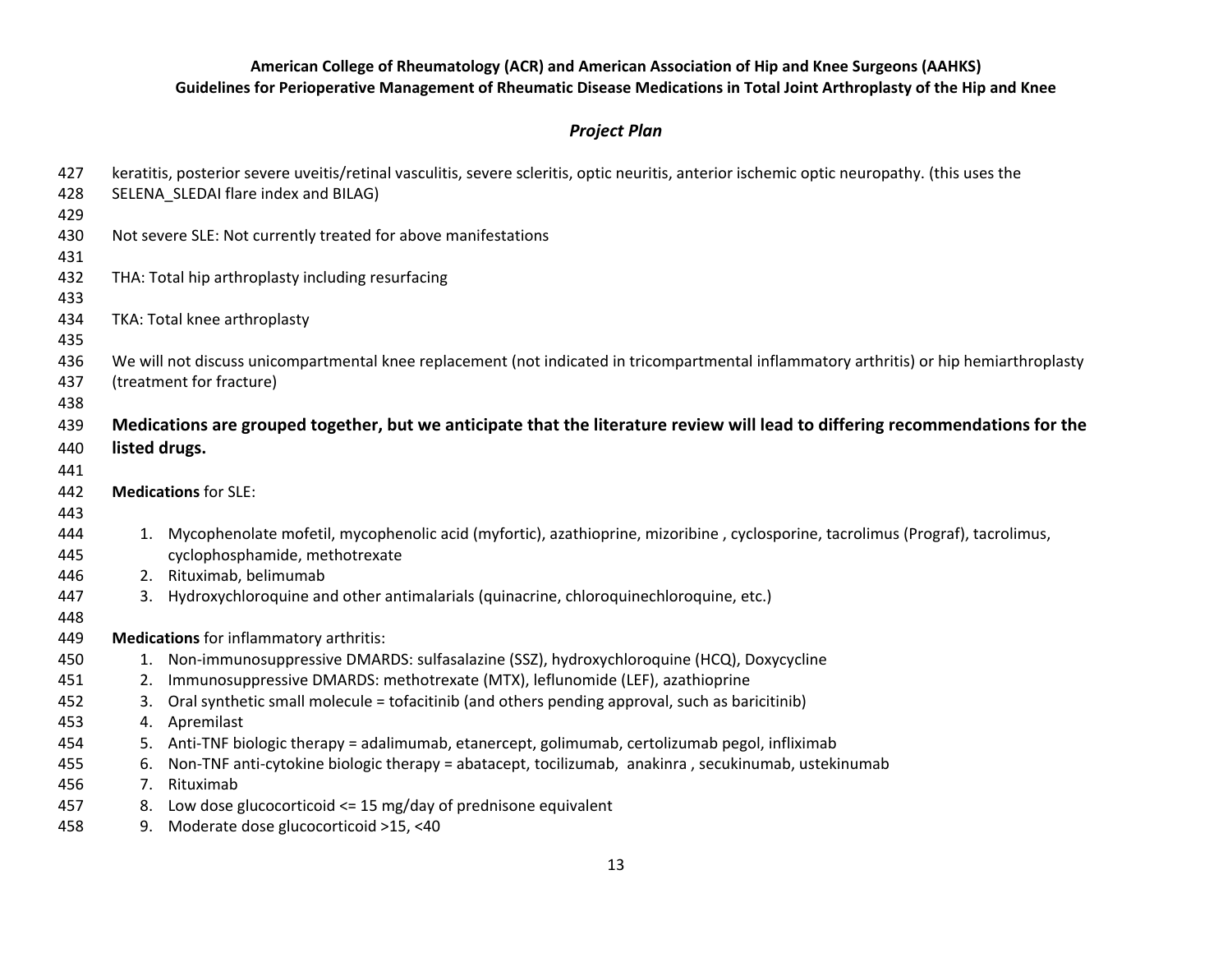### *Project Plan*

| 459 | 10. High dose glucocorticoid = up to 60 mg/day                                 |
|-----|--------------------------------------------------------------------------------|
| 460 |                                                                                |
| 461 | <b>Outcomes</b>                                                                |
| 462 | Disease flare<br>$1_{-}$                                                       |
| 463 | Infection<br>2.                                                                |
| 464 | Serious (deep) surgical site infections (at 3 months, 1 year, 2 years)         |
| 465 | Superficial surgical site infections<br>٠                                      |
| 466 | Minor, non-surgical site infections (UTI)<br>٠                                 |
| 467 | Serious, non-surgical site infections (e.g. pneumonia, bacteremia/sepsis)<br>٠ |
| 468 | Delayed wound healing                                                          |
| 469 | 3. Death (3 months?)                                                           |
| 470 | 4. SLE - acute kidney injury                                                   |
| 471 | Need for revision surgery (within 2 years)<br>5.                               |
| 472 | Return to OR (re-operation)<br>6.                                              |
| 473 | 7. Readmission within 90 days/30 days                                          |
| 474 | 8. Transfer to a higher level of care                                          |
| 475 | 9. Length of stay                                                              |
| 476 | 10. Long-term arthroplasty outcomes – pain and function scores                 |
| 477 |                                                                                |
| 478 | <b>APPENDIX B</b>                                                              |
| 479 | <b>Participant Disclosures</b>                                                 |

480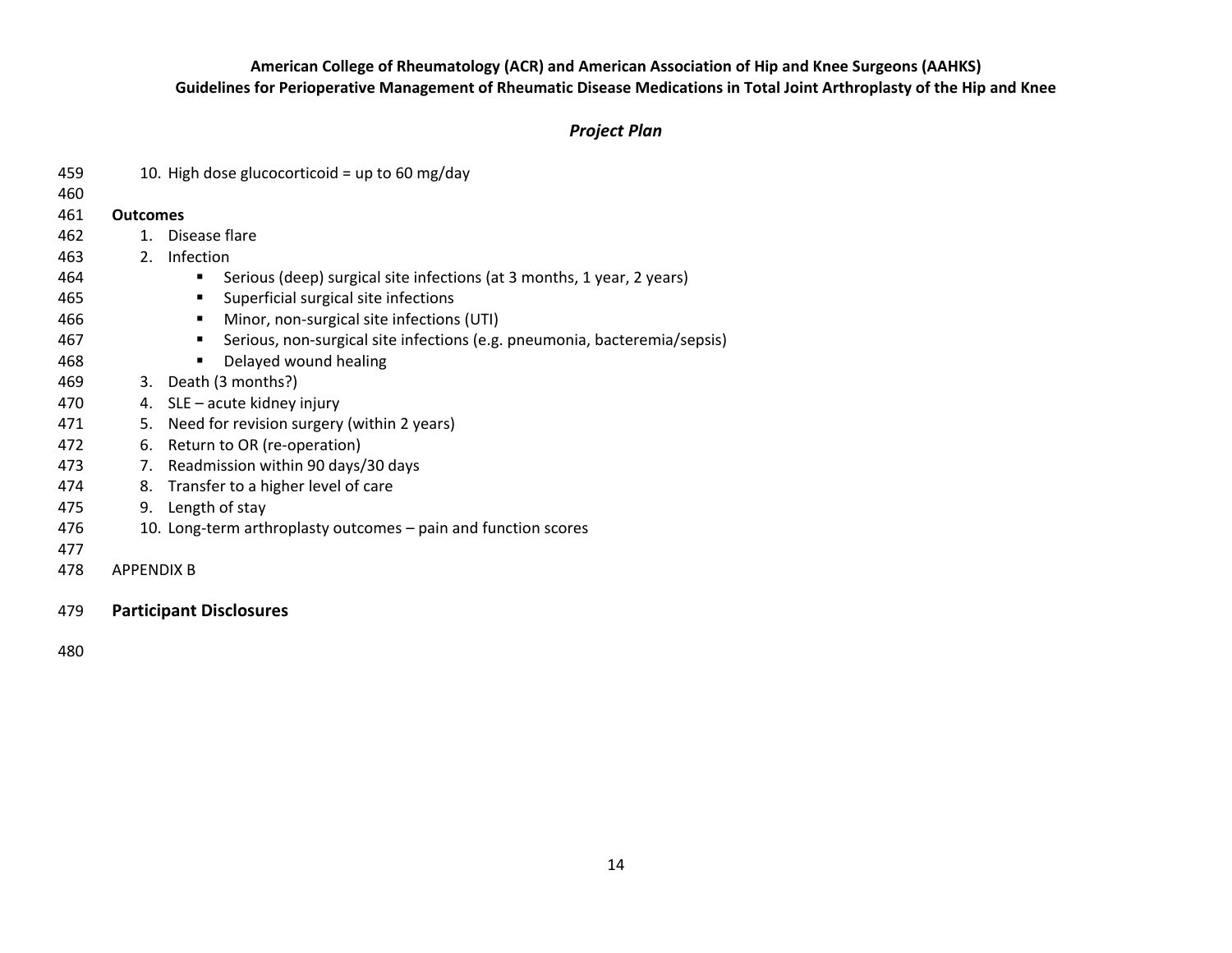#### **DISCLOSURES OF RELATIONSHIPS**

In order for the College to most effectively further its mission and to otherwise maintain its excellent reputation in the medical community and with the public, it is important that confidence in the College's integrity b disclosure of actual and potential conflicts so that they can be evaluated by the College in order to avoid undue influence of potential conflicts.

The purpose of the ACR's Disclosure Policy is identification of relationships which may pose actual or potential conflicts. These actual or potential conflicts can then be evaluated by the College so that adjustments can b based on the principle that, in many cases, full disclosure of the actual or potentially conflicting relationship will of itself suffice to protect the integrity of the College and its interests.

| <b>Participants</b>   | Role                        | <b>Primary employer</b>          | Sources of personal income (salary information<br>from primary employer is not required):               | <b>Research Grants/Contracts</b>      | <b>Investments to include</b><br>medical industry and | nonmedical industry   Organizational Benefit | <b>Activities with other</b><br>organizations | <b>Family or other relations</b> |
|-----------------------|-----------------------------|----------------------------------|---------------------------------------------------------------------------------------------------------|---------------------------------------|-------------------------------------------------------|----------------------------------------------|-----------------------------------------------|----------------------------------|
|                       |                             |                                  |                                                                                                         |                                       |                                                       |                                              |                                               | Bruce Cronstein (Spouse);        |
|                       |                             |                                  |                                                                                                         |                                       |                                                       |                                              |                                               | Bristol Meyers Squibb;           |
|                       | ACR co-PI; Core Oversight   | <b>Hospital for Special</b>      | ESTES, INGRAM, FOELS & GIBBS, P.A.; Certified                                                           |                                       |                                                       |                                              |                                               | Wiley; NYU School of             |
| Susan Goodman, MD     | Team                        | Surgery/Cornell                  | Nurse Managers; NYU Review Course                                                                       | <b>NA</b>                             | <b>NA</b>                                             | <b>NA</b>                                    | <b>NA</b>                                     | Medicine                         |
|                       |                             |                                  | AAHKS co-PI; Core Oversight OrthoCarolina Hip and Knee Stryker; Ceramtec; AJRR; Journey of Arthoplasty; |                                       | Joint Purification                                    |                                              | AAKHS; NC Ortho Soc.;                         |                                  |
| Bryan Springer, MD    | Team                        | Center                           | <b>Arthroplasty Today</b>                                                                               | <b>NA</b>                             | Systems                                               | <b>NA</b>                                    | <b>AJRR</b>                                   | ΝA                               |
|                       |                             | Birmingham VA Med Ctr;           | Savient Pharmaceutical; Regeneron                                                                       |                                       |                                                       |                                              |                                               |                                  |
|                       |                             | University of Alabama at         | Pharmaceuticals; Takeda Pharmaceuticals; Dinora                                                         |                                       |                                                       |                                              | OMERACT; Editorial                            |                                  |
|                       |                             | Birmingham; Univ. Alabama        | (501(c)); Merz Pharmaceutical; Iroko                                                                    |                                       |                                                       |                                              | Board, JCR; Editorial                         |                                  |
|                       | ACR co-lit review leader;   | <b>Health Science Foundation</b> | pharmaceutical; Bioiberica; Allergan                                                                    | Takeda Pharmaceuticals; VA;           |                                                       |                                              | Board, BMC MSD; VA                            |                                  |
| Jas Singh, MD, MPH    | Core Oversight Team         | (HSF)                            | pharmaceutical                                                                                          | NIAMS; AHRQ; PCORI                    | <b>NA</b>                                             | <b>NA</b>                                    | Field Advisory committee NA                   |                                  |
|                       |                             |                                  |                                                                                                         |                                       |                                                       |                                              |                                               |                                  |
|                       | AAHKS co-lit review leader; | UPP; University of               |                                                                                                         |                                       |                                                       |                                              |                                               |                                  |
| Adolph Yates, MD      | Core Oversight Team         | Pittsburgh                       | <b>NA</b>                                                                                               | NA                                    | <b>NA</b>                                             | <b>NA</b>                                    | <b>AAHKS</b>                                  | NA                               |
|                       |                             |                                  |                                                                                                         | Physicians Services Inc. Foundation   |                                                       |                                              |                                               |                                  |
|                       | <b>GRADE</b> expert; Core   |                                  |                                                                                                         | Canadian Institutes of Health         |                                                       |                                              |                                               |                                  |
| Gordon Guyatt, MD     | Oversight Team              | <b>McMaster University</b>       | <b>NA</b>                                                                                               | Research;                             | <b>NA</b>                                             | <b>NA</b>                                    | <b>NA</b>                                     | NA                               |
|                       |                             |                                  |                                                                                                         |                                       |                                                       |                                              |                                               |                                  |
|                       |                             |                                  |                                                                                                         |                                       |                                                       | MN Orthopaedic Society;                      |                                               |                                  |
|                       |                             |                                  |                                                                                                         |                                       |                                                       | Journal of Orthopaedic                       |                                               |                                  |
|                       |                             |                                  |                                                                                                         |                                       |                                                       | Research; Bone and Joint                     |                                               |                                  |
|                       |                             |                                  |                                                                                                         |                                       |                                                       | Journal; Journal of Orthopaedic              |                                               |                                  |
| Matt Abdel, MD        | Lit Review team             | Mayo Clinic                      | <b>NA</b>                                                                                               | <b>NA</b>                             | NA                                                    | Surgery and Traumatology                     | <b>NA</b>                                     | NA                               |
|                       |                             |                                  |                                                                                                         |                                       | myoscience, vector                                    |                                              |                                               |                                  |
| Vinod Dasa            | Lit Review team             | LSU                              | bioventus                                                                                               | <b>DOD</b>                            | medical                                               | <b>NA</b>                                    | AAOS; Avalere                                 | NA                               |
|                       |                             |                                  |                                                                                                         |                                       |                                                       |                                              |                                               |                                  |
| Michael George, MD    | Lit Review team             | University of Pennsylvania       | <b>NA</b>                                                                                               | <b>NIH</b>                            | <b>NA</b>                                             | <b>NA</b>                                    | ΝA                                            | ΝA                               |
|                       |                             |                                  |                                                                                                         |                                       |                                                       |                                              |                                               |                                  |
| Ora Gewurz-Singer, MD | Lit Review team             | University of Michigan           | <b>NA</b>                                                                                               | University of Pennsylvania; Oxford NA |                                                       | <b>NA</b>                                    | NA                                            | ΝA                               |
|                       |                             |                                  |                                                                                                         | Pfizer; Rheumatology Research         |                                                       |                                              |                                               |                                  |
| Jon Giles, MD, MPH    | Lit Review team             | Columbia Univ ersity             | Genentech; Coherus                                                                                      | Foundation                            | <b>NA</b>                                             | <b>NA</b>                                    | NA                                            | ΝA                               |
|                       |                             | Physician Affiliate Group of     |                                                                                                         | Biogen Idec; Human Genome             |                                                       |                                              |                                               |                                  |
| Beverly Johnson, MD   | Lit Review team             | New York                         | Bronx Lebanon Hospital & NY                                                                             | Scientist a GSK company               | Johnson & Johnson                                     | <b>NA</b>                                    | <b>NA</b>                                     | NA                               |
|                       |                             | Southern CA Permanente           |                                                                                                         |                                       |                                                       |                                              |                                               |                                  |
| Steve Lee, DO         | Lit Review team             | Med Group                        | <b>NA</b>                                                                                               | <b>EMD Serono</b>                     | NA                                                    | <b>NA</b>                                    | NA                                            | NA                               |
|                       |                             | <b>Hospital for Special</b>      | Bernont E&M Annals of Internal Medicine; Up-To-                                                         |                                       |                                                       |                                              |                                               |                                  |
| Lisa Mandl, MD, MPH   | Lit Review team             | Surgery/Cornell                  | Date                                                                                                    | <b>NA</b>                             | <b>NA</b>                                             | <b>NA</b>                                    | <b>NA</b>                                     | NA.                              |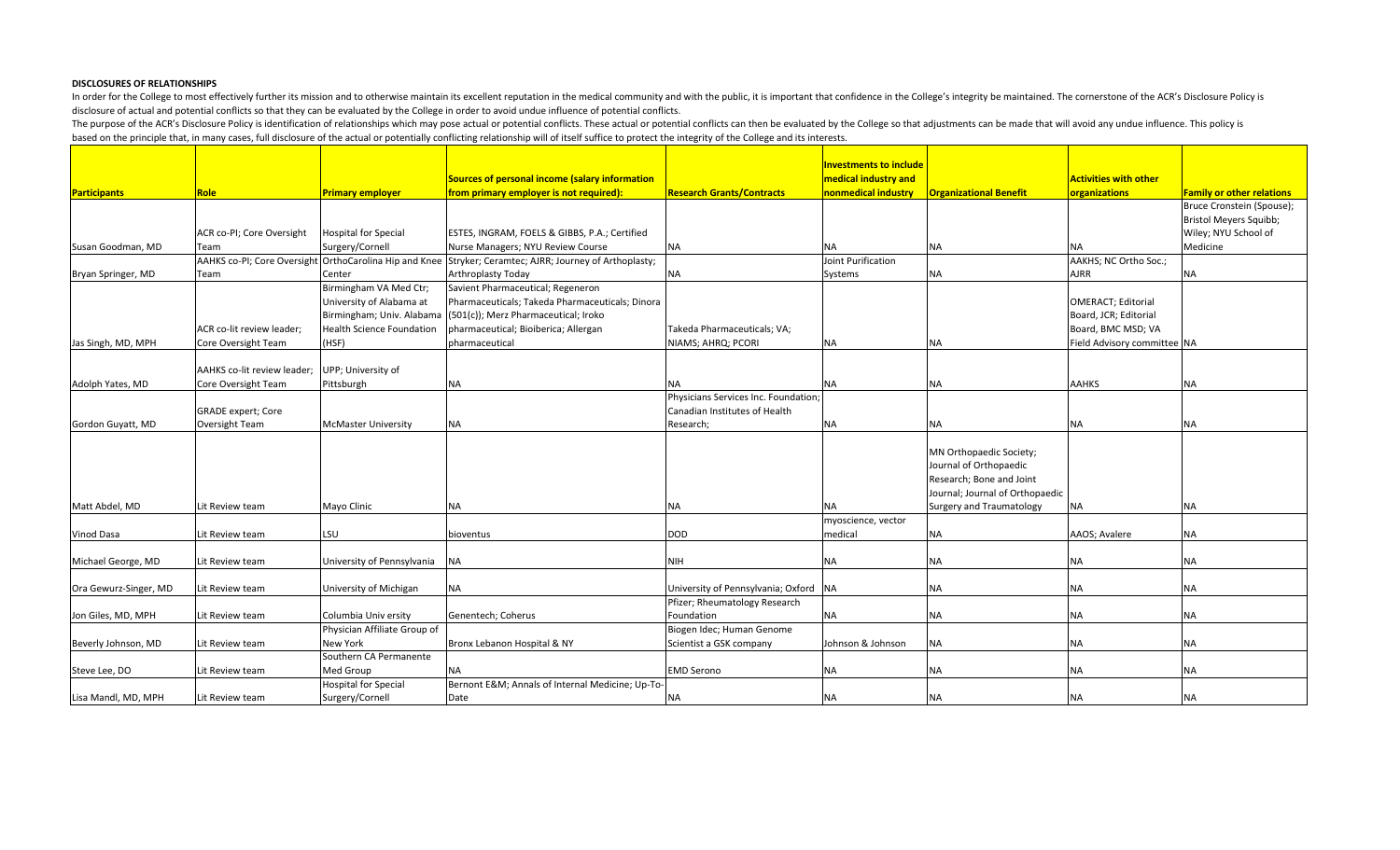|                               |                           |                             | AAOS; American Journal of Orthopedics; DJ                                      |                                 |                              |                |                             |           |
|-------------------------------|---------------------------|-----------------------------|--------------------------------------------------------------------------------|---------------------------------|------------------------------|----------------|-----------------------------|-----------|
|                               |                           |                             | Orthopaedics; Johnson & Johnson; Journal of                                    | DJ Orthopaedics; Johnson &      |                              |                |                             |           |
|                               |                           |                             | Arthroplasty; Journal of Knee Surgery; Merz;                                   | Johnson; National Institutes of |                              |                | Journal of Arthroplasty;    |           |
|                               |                           |                             | Microport; Orthosensor; Pacira; Sage Products,                                 | Health (NIAMS & NICHD); Ongoing |                              |                | Journal of Knee Surgery;    |           |
|                               |                           |                             | Rubin Institute for Advanced Inc.; Stryker; Surgical Techniques International; | Care Solutions; Orthosensor;    |                              |                | Orthopedics; Surgical       |           |
| Michael Mont, MD              | Lit Review team           | <b>Orthopedics</b>          | TissueGene; U S Medical Innovations                                            | Stryker; TissueGene             | <b>NA</b>                    | <b>NA</b>      | Techniques International NA |           |
|                               |                           |                             |                                                                                |                                 |                              |                | AAHKS, Muller               |           |
| Rafeal Sierra, MD             | Lit Review team           | Mayo Clinic                 | Biomet; Lima                                                                   | Biomet; Regenerate Medicine     | NA                           | <b>NA</b>      | Foundation                  | <b>NA</b> |
|                               |                           | Hospital for Special        |                                                                                |                                 |                              |                |                             |           |
| Peter Sculco, MD              | Lit Review team           | Surgery/Cornell             | <b>NA</b>                                                                      | ΝA                              | NA                           | <b>NA</b>      | ΝA                          | <b>NA</b> |
|                               |                           |                             |                                                                                |                                 |                              |                | American Joint              |           |
|                               |                           | Midwest Orthpaedics at      |                                                                                |                                 |                              |                | Replacement Registry;       |           |
| Scott Sporer, MD              | Lit Review team           | Rush                        | Zimmer; SLACK; Northwestern Medicine                                           | Zimmer                          | NA                           | <b>NA</b>      | AAHKS                       | <b>NA</b> |
|                               |                           |                             |                                                                                |                                 |                              |                | Texas Ortho. Assoc.;        |           |
| Louis Stryker, MD             | Lit Review team           | UTMB-Galvaston              | <b>NA</b>                                                                      | NA                              | NA                           | <b>NA</b>      | Aena                        | <b>NA</b> |
| Elie Berbari, MD              | <b>Voting Panelist</b>    | Mayo Clinic                 | Up-To-Date                                                                     | Pfizer                          | <b>NA</b>                    | <b>NA</b>      | <b>NA</b>                   | <b>NA</b> |
|                               |                           |                             |                                                                                |                                 |                              |                |                             |           |
|                               |                           |                             |                                                                                |                                 |                              |                | Musculoskeletal Infection   |           |
|                               |                           |                             |                                                                                |                                 |                              |                | Society; European Knee      |           |
|                               |                           |                             |                                                                                |                                 |                              |                | Association; Knee           |           |
|                               |                           |                             |                                                                                |                                 |                              |                | Surgery, Sports             |           |
|                               |                           |                             |                                                                                |                                 |                              |                | Traumatology,               |           |
|                               |                           |                             |                                                                                |                                 |                              |                | Arthroscopy (KSSTA) ;       |           |
| Antonia Chen, MD, MBA         | <b>Voting Panelist</b>    | Rothman Institute           | SLACK publishing; ACI                                                          | Myoscience; 3M                  | NA                           | <b>NA</b>      | Bone & Joint 360            | <b>NA</b> |
|                               |                           |                             |                                                                                |                                 |                              |                |                             |           |
| Jeremy Gilliland, MD          | <b>Voting Panelist</b>    | University of Utah          | <b>NA</b>                                                                      | Biomet/Zimmer                   | Connextions; OrthoGrid NA    |                | ΝA                          | <b>NA</b> |
| Michael Huo, MD               | <b>Voting Panelist</b>    | UT Southwestern             | <b>NA</b>                                                                      | <b>NA</b>                       | <b>NA</b>                    | <b>NA</b>      | <b>NA</b>                   | <b>NA</b> |
| Arlene Hurley-Rosenblatt,     | Voting Panelist / Patient |                             |                                                                                |                                 |                              |                |                             |           |
| ANP                           | advocate                  | The Rockefeller University  | <b>NA</b>                                                                      | NΑ                              | <b>NA</b>                    | NA             | ΝA                          | <b>NA</b> |
|                               |                           | Hospital for Special        |                                                                                | NIH/ITN; BMS; Astra-Zeneca;     |                              |                |                             |           |
| Kyriakos Kirou, MD            | <b>Voting Panelist</b>    | Surgery/Cornell             | <b>NA</b>                                                                      | lanssen                         | <b>NA</b>                    | <b>NA</b>      | ΝA                          | <b>NA</b> |
|                               |                           | Brigham and Women's         |                                                                                |                                 |                              |                |                             |           |
| Elena Losina, MD              | <b>Voting Panelist</b>    | Hospital                    | SBSS, Yale University; UNC                                                     | NIH                             | NA                           | SBSS OA&C AC&R | NA                          | <b>NA</b> |
| Ronald MacKenzie, MD          |                           | Hospital for Special        |                                                                                |                                 |                              |                |                             |           |
| <b>Disclosure forthcoming</b> | <b>Voting Panelist</b>    | Surgery/Cornell             |                                                                                |                                 |                              |                |                             |           |
|                               |                           | University of Nebraska      |                                                                                |                                 |                              |                |                             |           |
|                               |                           | Medical Center; National    |                                                                                |                                 |                              |                |                             |           |
|                               | Voting Panelist / Patient | Data Bank for Rheumatic     |                                                                                |                                 |                              |                |                             |           |
| Kaleb Michaud, PhD, MS        | Rep.                      | Diseases                    | ACR/RRF                                                                        | RRF                             | <b>NA</b>                    | <b>NA</b>      | ΝA                          | <b>NA</b> |
|                               |                           | University of Nebraska      |                                                                                |                                 |                              |                |                             |           |
|                               |                           | Medical Center; Omaha VA    |                                                                                | Roche/Genentech; VA; NIH/NIAMS; |                              |                |                             |           |
| Ted Mikuls, MD, MSPH          | <b>Voting Panelist</b>    | <b>Medical Center</b>       | <b>NA</b>                                                                      | <b>RRF</b>                      | NA                           | Pfizer         | ΝA                          | <b>NA</b> |
|                               |                           | Hospital for Special        |                                                                                |                                 |                              |                |                             |           |
| Linda Russell, MD             | <b>Voting Panelist</b>    | Surgery/Cornell             | <b>NA</b>                                                                      | NA                              | NA                           | <b>NA</b>      | ΝA                          | <b>NA</b> |
| Alexander Sah, MD             | <b>Voting Panelist</b>    | Self-employed               | mallinckrodt; Medtronic; accelero                                              | Zimmer                          | <b>NA</b>                    | <b>NA</b>      | NA                          | <b>NA</b> |
|                               |                           | <b>Hospital for Special</b> |                                                                                | NHLBI RO1 HL097036; CTSC UL1 TR | <b>Fidedlity Mutuak Fund</b> |                |                             |           |
| Anne Bass, MD                 | <b>Expert Panel</b>       | Surgery/Cornell             | American Board of Internal Medicine                                            | 000457-06; Pfizer               | (FBIOX)                      | NA             | ΝA                          | <b>NA</b> |
|                               |                           | Hospital for Special        |                                                                                |                                 |                              |                |                             |           |
| Barry Brause, MD              | <b>Expert Panel</b>       | Surgery/Cornell             | <b>NA</b>                                                                      | NA                              | NA                           | <b>NA</b>      | NA                          | <b>NA</b> |